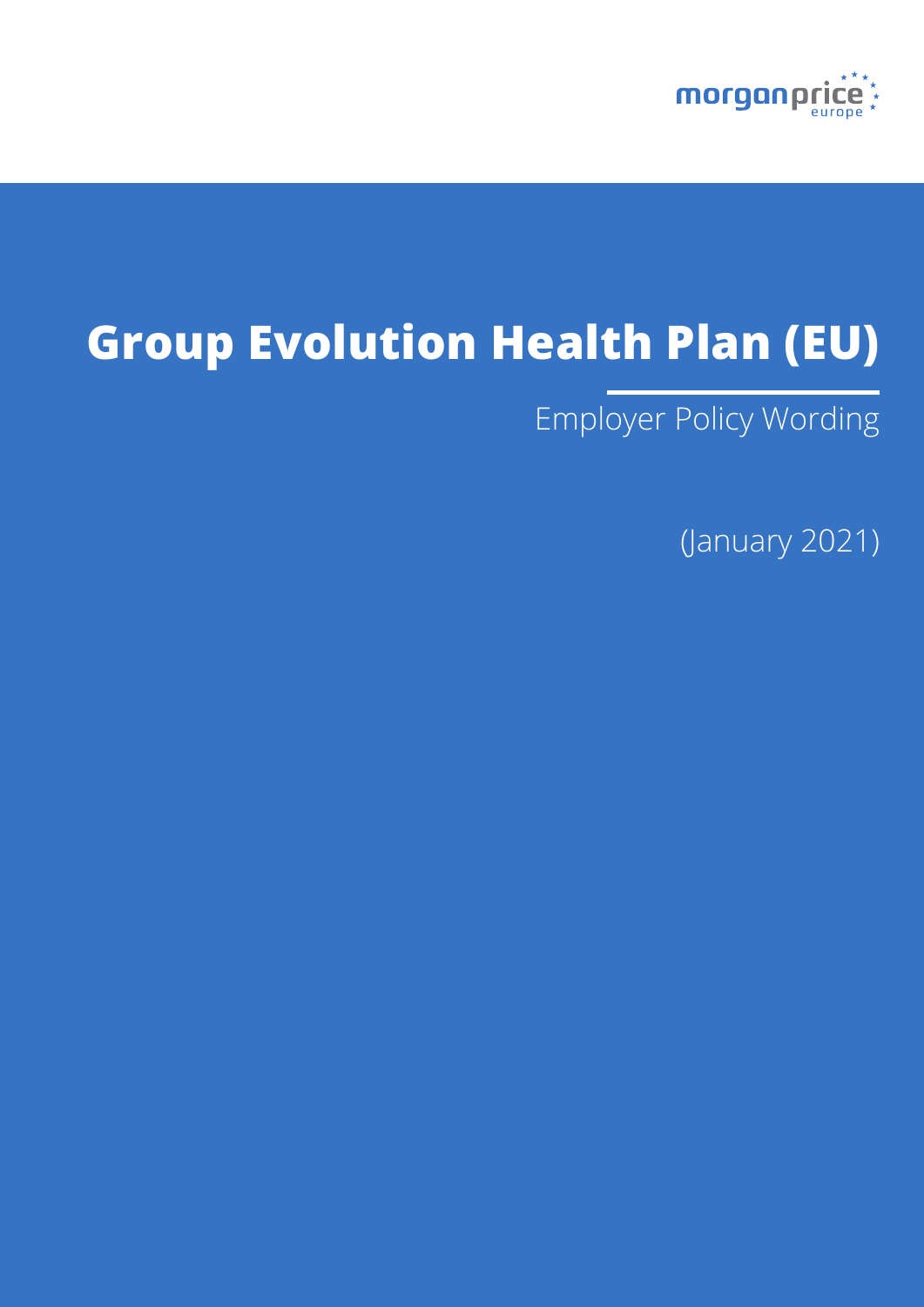

## **Contents**

## **1. Introduction to this policy**

- a. Contract of insurance
- b. Provision of insurance services and benefits
- c. Understanding the scope of this insurance
- d. Our promise of service
- e. Cooling-off period
- f. Queries on this policy
- g. Data Protection & Privacy Notice

## **2. Eligibility**

- a. Who can apply
- b. Conditions of acceptance
- c. Declarations and changes

## **3. Underwriting**

- a. Full Medical Underwriting (FMU)
- b. Moratorium Underwriting
- c. Medical History Disregarded (MHD)

## **4. How to claim**

- a. Emergency assistance/evacuation claims
- b. Claims requiring pre-authorisation
- c. Reimbursement claims
- d. General claims guidance notes
- e. Settlement of claims

## **5. Words and phrases used in this policy**

## **6. General exclusions**

## **7. General policy administration**

- a. Commencement of cover
- b. Adding or removing your employees and/or their dependants
- c. Maintaining cover
- d. Alterations to this policy
- e. Changing the plan type
- f. Policy duration and premium payment
- g. Temporary return to home country
- h. Cancelling this policy
- i. Termination
- j. Death of an employee and/or their covered dependants
- k. Other insurance
- l. Subrogation
- m. Help and intervention
- n. Compliance
- o. Governing law

## **8. How to make a complaint**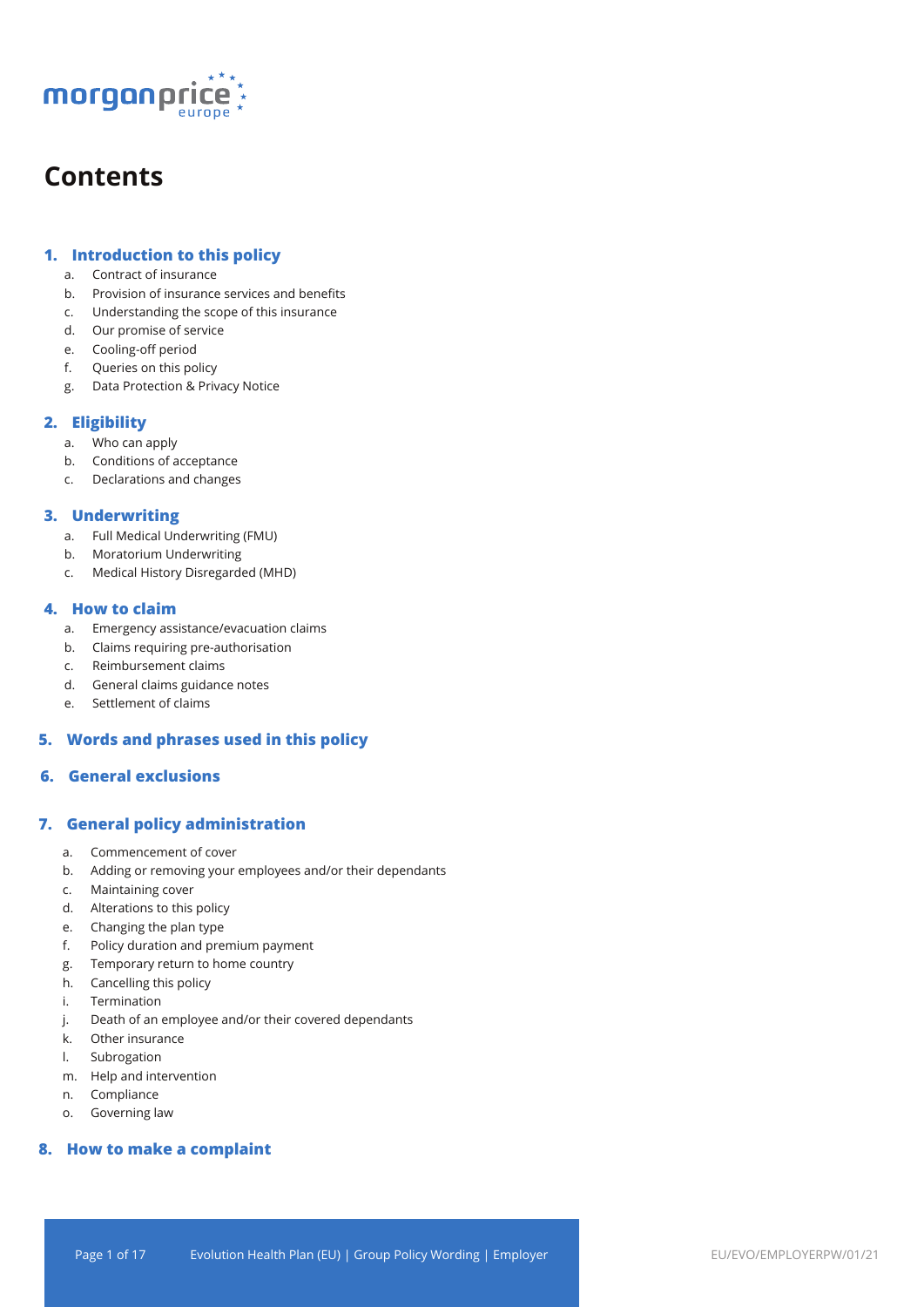## morganpri

## **1 Introduction to this policy**

Welcome and thank you for choosing the Group Evolution Health Plan (EU) from Morgan Price (Europe) ApS to look after your employees health insurance needs.

Please check the certificate of insurance to make sure that all of the details shown are correct. If any changes need to be made, please let us know immediately.

Take a few moments to look through this policy, including the detailed benefit schedule to make sure you fully understand what is covered by this insurance policy.

This policy has been written using plain language wherever possible and has been designed to set out all the features and benefits of the Group Evolution Health Plan (EU) in a straightforward and easy to understand format.

If there is any aspect of the Group Evolution Health Plan (EU) that you are unsure about, please do not hesitate to contact us.

#### **a. Contract of insurance**

The group application form you completed, your employees application forms or membership listing, together with any additional information provided, the employer and employee policy wordings, the group certificate(s) of insurance, endorsements and detailed benefit schedules are all part of the contract of insurance between you and the Insurer, and should be read as one document.

Provided the required amount of premium is paid on the due date, we will provide your employees and/or their eligible dependants, who have been issued with a certificate of insurance, with the benefits set out in the group policy wording and detailed benefit schedule attached to the group certificate(s) of insurance.

The insurance is effective only after we have issued written confirmation that your employees and/or their eligible dependants have been accepted for cover and becomes, and remains, insured in accordance with the terms and conditions set out in this policy.

#### **b. Provision of insurance services and benefits**

This is a list of the different parties involved in providing the insurance services and benefits under this policy:

• This is a Morgan Price (Europe) ApS policy. Morgan Price is responsible for the plan design, sales, administration (including issue of policy documents and collection of premiums) and general management of this policy.

- This policy is underwritten by Elmo Insurance Ltd of Abate Rigord Street, Ta'Xbiex, XBX 1111, Malta, which is authorised to carry on general insurance business and is regulated by the Malta Financial Services Authority (MFSA) of Notabile Road, BKR3000, Attard, Malta (www.mfsa.com.mt) and is authorised to carry on business of insurance under the provisions of freedom to provide services in connection with Class 1 – Accident and Class 2 – Sickness, in all the member states of the European Union and of the European Economic Area.
- Morgan Price (Europe) ApS is the entity appointed by the Insurer to provide the services relating to claims handling, case management and evacuation and assistance on this policy.

#### **c. Understanding the scope of your insurance**

You will find details of what is covered and what is not covered in the detailed benefit schedule. Please make sure you read this carefully to understand what is covered and where waiting periods may apply to benefits.

In addition, within this policy wording, there is a list of general exclusions that apply to this policy.

#### **d. Our promise of service**

As a valued customer, you have important rights and entitlements. You are entitled to expect:

- **• Politeness and courtesy.**
- **• Helpful advice and guidance.**
- **• Confidentiality.**
- **• Professional and efficient service.**

At Morgan Price (Europe) ApS, each of our customers is important to us and we believe you have the right to a fair, swift and courteous service at all times. We will always aim to provide you with a professional, confidential and efficient service no matter what your query is.

However, we do appreciate that occasionally things can go wrong. We take all complaints seriously and aim to resolve them fairly and promptly. The information in the 'How to make a complaint' section explains how you can complain and how we will deal with your complaint.

#### **e. Cooling-off period**

If having purchased this policy, you decide that it does not meet your needs, please confirm in writing to info@morgan-price.eu that you wish to cancel the policy.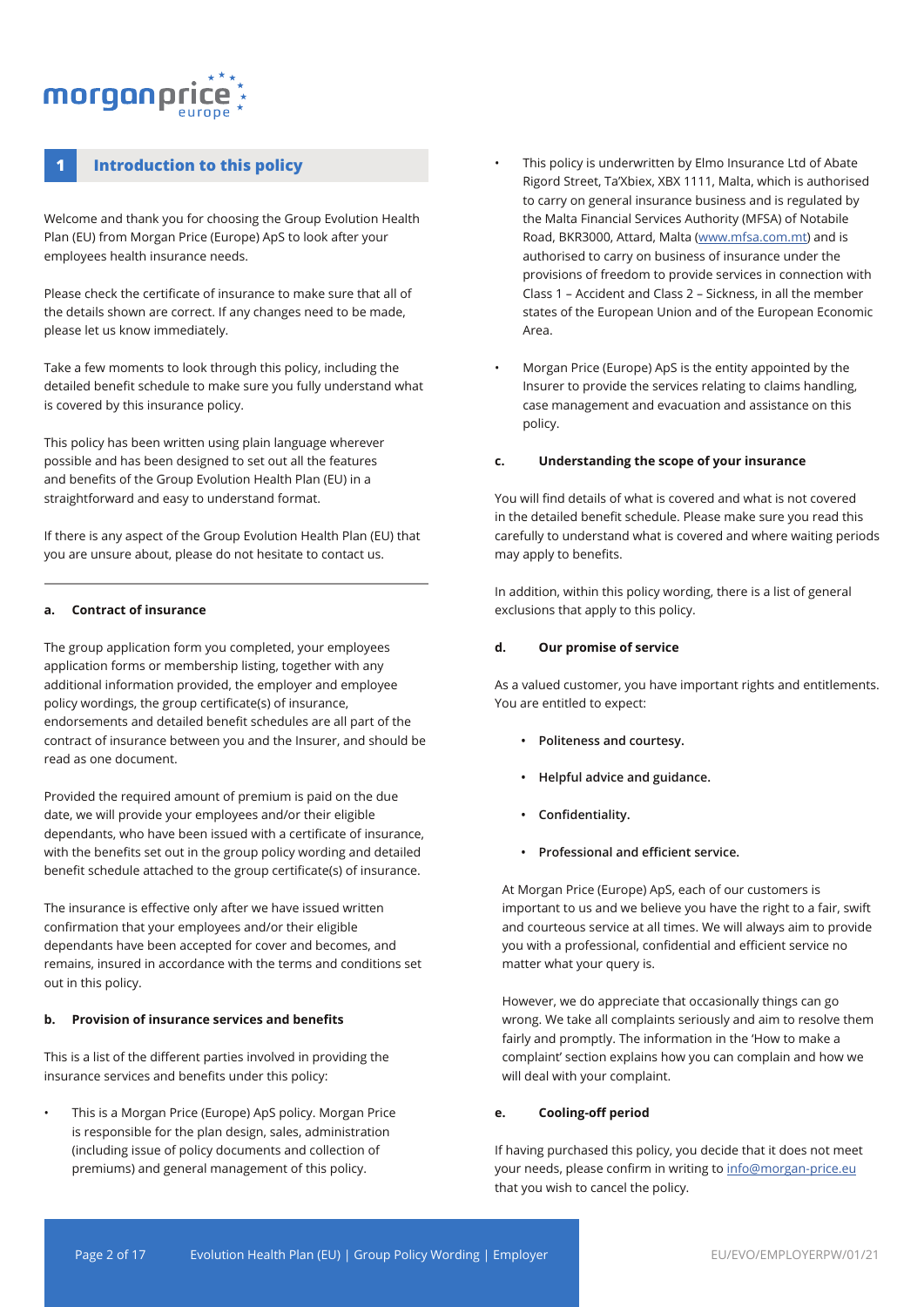

Provided no claims have been paid and/or pre-authorisation of **2 Eligibility** claim costs have been issued, we will refund any premium you have paid.

#### **f. Queries on the policy**

For any queries on this policy, you should contact:

**Morgan Price (Europe) ApS Nybrogade 18 3. 1203 Kobenhavn K Denmark** 

**T: +44 (0) 1379 646 730** 

**F: +44 (0) 1379 652 794** 

#### **E: info@morgan-price.eu**

#### **g. Data Protection & Privacy Notice**

This notice aims to give you information on how we collect and process your personal data when using our insurance product and services, including any data you may provide under this insurance coverage.

Personal data, or personal information, means any information about an individual from which that person can be identified. We respect your privacy and we are committed to protecting your personal data. Morgan Price (Europe) ApS, together with its insurance partner, Elmo Insurance Ltd, is the joint controller and processor of your personal data.

We collect your personal data, including but not limited to, special categories of personal data about you (this includes details about your sex, ethnicity, age and information about your health and medical conditions). Where we need to collect personal data by law, or under the terms of this policy of insurance we have with you and you fail to provide that data when requested, we may not be able to perform the insurance services to you (for example, to provide you with medical claims insurance services). In this case, we may have to cancel the insurance product or insurance service you have with us but we will notify you if this is the case at the time.

We will only use your personal data when the law allows us to. Under certain circumstances, you have rights under Data Protection Laws in relation to your personal data. More details of these rights can be found within our Privacy Notice and at https://www.elmoinsurance.com/online-security These rights include: Request access to your personal data; Request correction of your personal data; Request erasure of your personal data; Object to processing of your personal data; Request transfer of your personal data and; Right to withdraw consent.

#### **a. Who can apply?**

This is an international policy designed for employers who wish to provide health insurance for employees who are expatriates (i.e. persons living/working outside their home country) or local nationals (i.e. persons living and/or working inside their home country) and their eligible dependants, with the exception of local nationals of the United States of America.

- The policy is not available to employees in countries where it would breach any sanction, or where it is prohibited by law or local legislation.
- All employees must be in active service on the start date of the certificate of insurance.
- We require a minimum of three employees at the start date, or any subsequent renewal date to be eligible for the Group Evolution Health Plan (EU).
- If you elect to provide cover for your employees eligible dependants, this cannot be on a selective basis, and dependants cover should be available to all employees covered by this policy.

This policy is not available to any employees whose primary residence is Cambodia, China, Hong Kong, Indonesia, Japan, Laos, Macau, Malaysia, Myanmar, Philippines, Singapore, South Korea, Taiwan, Thailand, Timor-Leste or Vietnam. Residents of these countries should apply for an Evolution Health Plan (Asia Pacific).

Maximum age of entry at the start date of this policy on a Full Medical Underwriting basis is 74.

Maximum age of entry at the start date of this policy on a Moratorium basis is 55.

Children can be added to an employees policy but they must be under age 19 and unmarried (or under age 25, unmarried and in full-time further education) at the start date.

Children may remain covered under this policy until the annual renewal date following their 19<sup>th</sup> birthday (or 25<sup>th</sup> birthday where in full-time education) or marriage, at which time their insurance cover under this policy will end and they may move onto their own policy.

#### **b. Conditions of acceptance**

We are entitled to refuse an application from any employee without giving a reason. We also reserve the right to ask for evidence of age, state of health, employment status or educational status.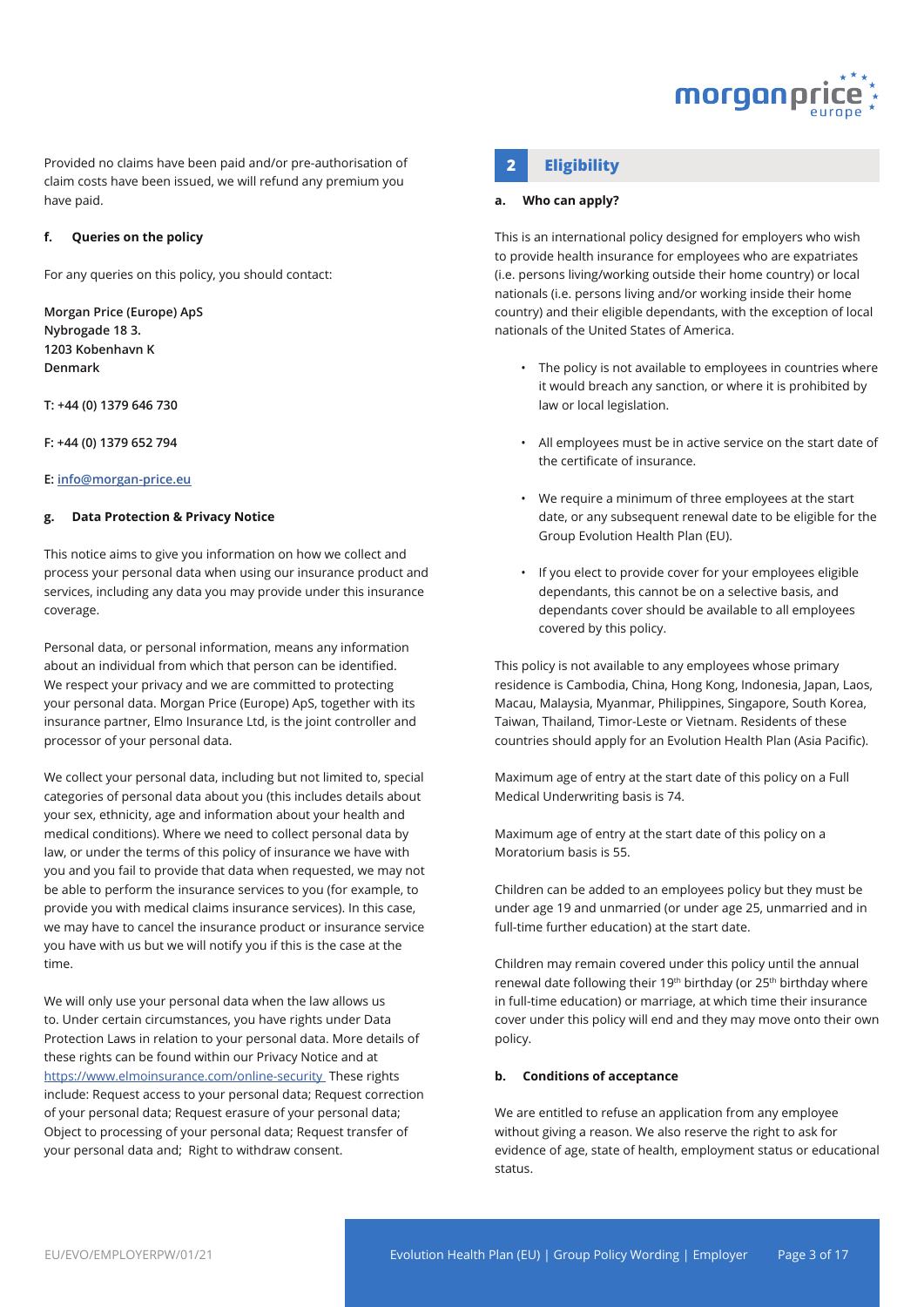

We may wish to apply special terms, exclusions or premium increases to reflect any exceptional circumstances regarding your application.

If we cannot obtain all the information we need to assess a risk, we reserve the right to decline cover.

In order to benefit from this policy, you must:

- Answer all questions about this policy honestly and fully at all times;
- Not deliberately mislead us by misstatement;
- Tell us straight away if anything you have already told us changes, especially between the date you apply for this policy and the date we issue it;
- Observe and comply with the terms and conditions of this policy.

Or this policy may be cancelled, and/or any claims your employees and/or their covered dependants make may not be paid.

#### **c. Declaration and changes**

You must immediately inform us of any change in the information given on the group application form, in particular relating to any medical declaration you have made for your employees and/ or their covered dependants, address, country of residence, the birth or adoption of a child or any other change involving your employees and/or their covered dependants. If you do not tell us, this policy may be cancelled and any claims your employees and/ or their covered dependants make may not be paid.

#### **3 Underwriting**

We assess risks in different ways as listed below:

#### **a. Full Medical Underwriting**

If you select Full Medical Underwriting (FMU) for your employees and/or their eligible dependants, they must complete the FMU application form. We will review the information provided to ascertain whether your employees and/or their eligible dependants will be accepted with or without specific exclusions or terms.

We may need to request additional information to be able to provide terms. Your employees and/or their eligible dependants must ensure that the FMU application form is fully and accurately completed.

Any pre-existing conditions not declared on your employees and/ or their eligible dependants FMU application will not be covered by this policy.

If a specific exclusion or terms applies to your employees and/or their eligible dependants policy, we will advise you in writing and you will need to confirm to us in writing that you accept the terms offered before this policy can start.

#### **b. Moratorium Underwriting**

Moratorium Underwriting is only available if your employees and/ or their eligible dependants are under age 55 at the start date of this policy. If you select Moratorium Underwriting, your employees and/or their eligible dependants must complete the Moratorium application form.

Moratorium Underwriting means that your employees and/or their eligible dependants will not be covered for any pre-existing conditions that have been in existence during the 5-year period before the start date. After 2 years continuous cover, pre-existing medical conditions may become eligible for cover (unless the condition is specifically excluded by the policy) if, at the first time of receiving treatment, your employees and/or their eligible dependants have not:

- **• Suffered any symptoms;**
- **• Consulted any medical practitioner for check-ups/ monitoring of a condition, received follow-up examinations, medical treatment or advice;**
- **• Been prescribed or taken medicine, including over the counter drugs, special diets, injections or physiotherapy;**
- **• And, your employees and/or their eligible dependants were not reasonably aware the condition existed.**

If there is any doubt over whether a condition existed prior to the start date of this policy, we reserve the right to request a further medical opinion. The final decision on whether a condition is covered rests solely with our Chief Medical Officer (CMO).

#### **c. Medical History Disregarded (available to group schemes of more than 10 employees)**

If you have selected Medical History Disregarded (MHD) Underwriting, we do not require you to declare your employees and/or their eligible dependants previous medical history, and your employees and/or their eligible dependants will not be required to complete an application form.

Any ongoing or potential claims, which may affect the overall risk of this policy, including pre-existing cases of pregnancy, cancer, heart and lungs, and back problems in the current period of insurance cover, MUST be disclosed and accepted by us prior to cover being confirmed on this policy.

We do not have to accept a group on MHD Underwriting and we do not have to give a reason why.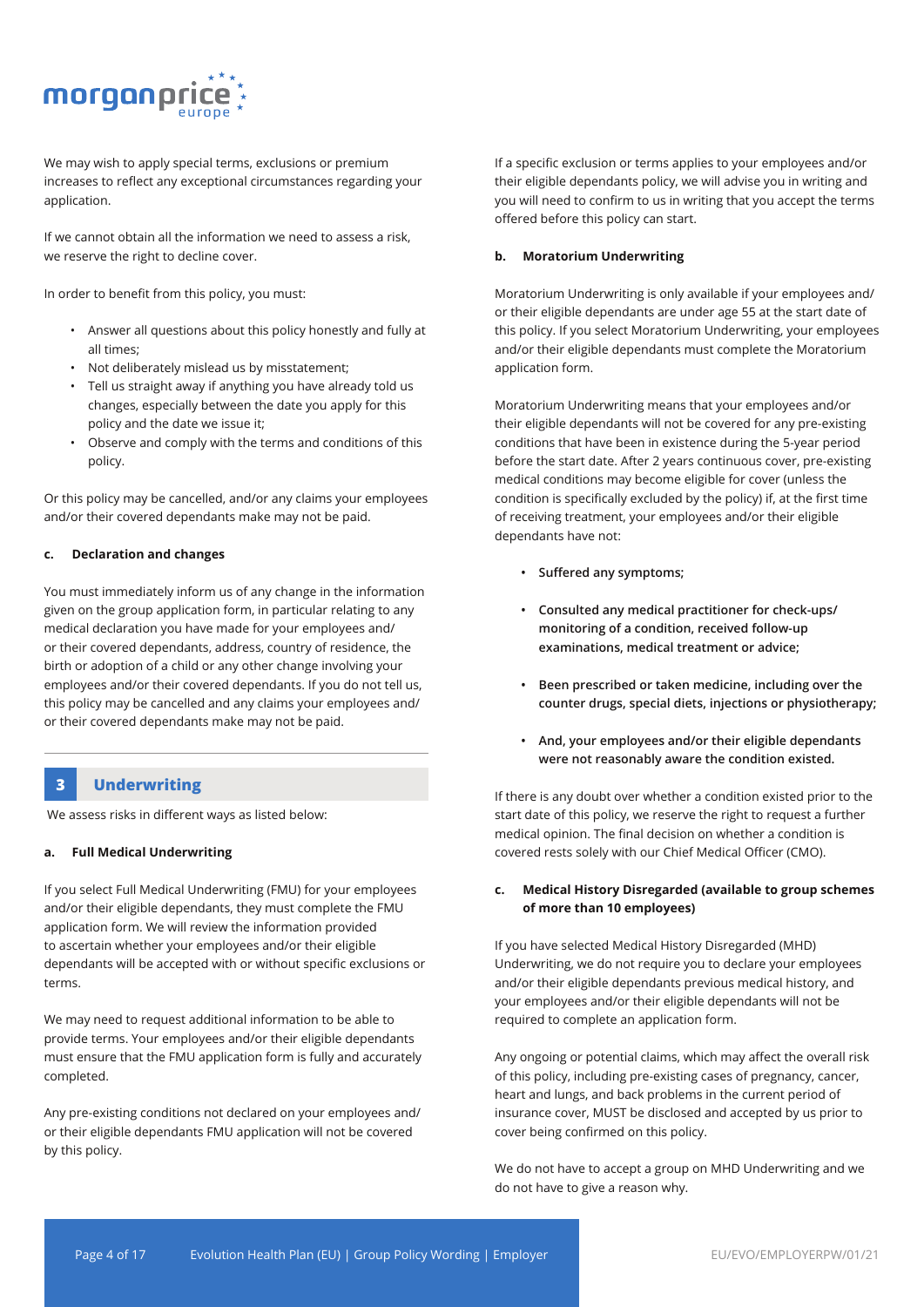

### **4 How to claim**

#### **a. Emergency assistance/evacuation claims (Preauthorisation required)**

Assistance is available 24-hours a day, 365 days a year for medical emergencies, including evacuation and transportation.

If your employees and/or their covered dependants have an emergency, critical or life-threatening medical condition, and local facilities may not be available to provide the necessary medical treatment, they must contact us immediately for assistance on **+44 (0) 3300 581 668** and select **Option 2**.

Your employees and/or their covered dependants will need to provide the following information for the person requiring medical treatment:

- **• Full name.**
- **• Date of birth.**
- **• Membership Number (found on the certificate of insurance).**
- **• Location.**
- **• Name and contact details of treating physician/hospital.**
- **• Details of the medical condition.**

We will make contact with your employees and/or their covered dependants treating physician to obtain required medical information so that we can assess your employees and/or their covered dependants medical condition and decide if medical evacuation is required and how we will need to action that. If covered, arrangements will be made and we will deal directly with any facility or evacuation provider.

In dire emergencies in remote or primitive areas where your employees and/or their covered dependants cannot make contact with us in advance, your employees and/or their covered dependants must contact us as soon as is practicably possible.

#### **b. Claims requiring pre-authorisation**

Within the detailed benefit schedule, it is shown where certain benefits need pre-authorisation. If your employees and/or their covered dependants wish to make a claim on one of these benefits, they need to call us on **+44 (0) 3300 581 668** and select **Option 3,** or send an email to mpclaims@morgan-price.eu or euroclaims@morgan-price.eu if they are a resident in Germany, with the details of their claim.

In most cases, we will then be able to deal directly with the hospital/clinic to arrange your employees and/or their covered dependants treatment and then place a guarantee of payment with the hospital and pay them directly.

If your employees and/or their covered dependants are admitted into hospital in an emergency, please make sure that your employees and/or their covered dependants, a representative, or a member of the hospital staff contact us within 2 days of your employees and/or their covered dependants being admitted into hospital.

#### **If your employees and/or their covered dependants do not contact us for pre-authorisation as per the detailed benefit schedule, a 25% co-insurance will apply to their claim.**

If your employees and/or their covered dependants policy has a deductible/excess or co-insurance to be applied, your employees and/or their covered dependants will be responsible for paying the hospital directly for the costs not covered.

#### **c. Reimbursement claims**

For claims that do not require pre-authorisation, your employees and/or their covered dependants should take a claim form with them when they receive medical treatment and request the treating physician to complete their part of the form. Your employees and/or their covered dependants should settle the invoice and then send us the claim form and paid invoice/receipt.

Claim forms can be downloaded from www.morgan-price.eu

Please note, any fee that your employees and/or their covered dependants physician may charge for completing the claim form is your employees and/or their covered dependants responsibility.

The claim form and supporting documentation should be sent to us by secure email to mpclaims@morgan-price.eu or euroclaims@morgan-price.eu if your employees and/or their covered dependants are resident in Germany.

Alternatively, your employees and/or their covered dependants can post them to us at:

**Morgan Price (Europe) ApS Claims Department Morgan Price (Europe) ApS Nybrogade 18 3. 1203 Kobenhavn K Denmark** 

Your employees and/or their covered dependants must take a copy of their claim documents before posting us the originals. If your employees and/or their covered dependants want to speak to us about their claim, they can call us on **+44 (0) 3300 581 668**.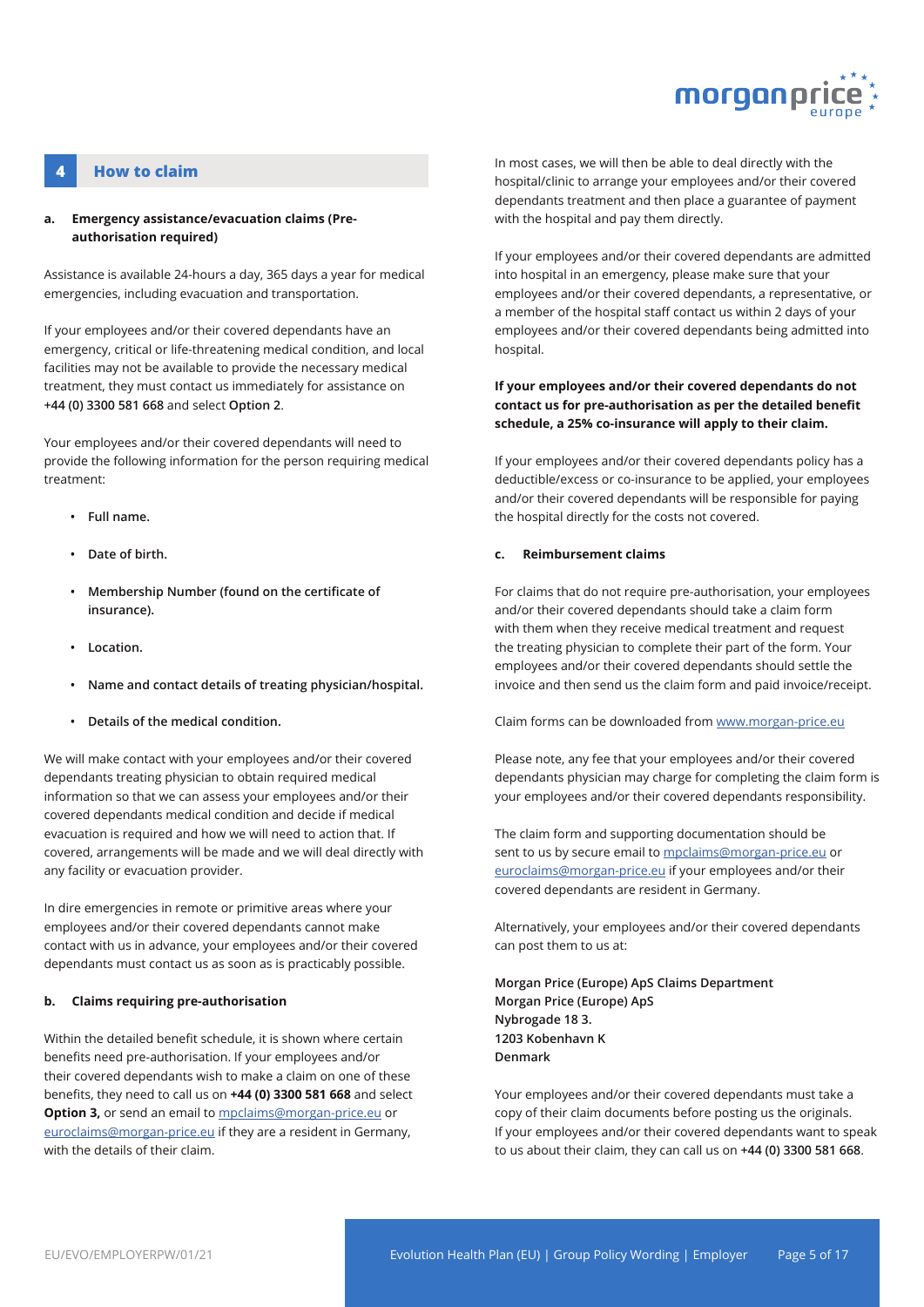

#### **d. General claims guidance notes**

Your employees and/or their covered dependants only need to complete one claim form for each different medical condition per policy year. If your employees and/or their covered dependants receive further bills for an already submitted claim, send these in with an accompanying letter quoting your employees and/or their covered dependants membership number and claim number already provided. Alternatively, take a copy of their original claim form and submit that with the additional bills.

When your employees and/or their covered dependants submit their first claim, please ensure that they also send us the completed bank details form to ensure we can make payment to your employees and/or their covered dependants. Your employees and/or their covered dependants must include an IBAN and SWIFT code where this is required.

Please note, we cannot make payments to banks in countries where UK/US Sanctions are in place.

**ALL** claims must be submitted within **3 months** of the date of service or treatment, otherwise they will not be considered for reimbursement.

Your employees and/or their covered dependants must provide us with written response to any request for information regarding a claim within 28 days of us asking, or as soon as reasonably possible thereafter. In certain circumstances, we may ask your employees and/or their covered dependants to undergo a medical examination, which we will pay for. Your employees and/or their covered dependants must provide us with a written statement to substantiate their claim together with (at your employees and/or their covered dependants own expense) all necessary documentary evidence, information, certificates, receipts and reports that we may reasonably request them to supply. It may also be necessary to request information such as a police report, death certificate, autopsy report and travel itineraries. Failure to provide us with the information we have reasonably requested, will result in us being unable to assess your employees and/or their covered dependants claim.

In the evaluation of medical claims, the decision of our Chief Medical Officer (CMO) is our final decision.

If you have chosen a deductible/excess to apply to your employees and/or their covered dependants policy, it will apply on a per person, per period of insurance basis, which means that it will be applied once a year to each employee and/or their covered dependants. If you have also selected a co-insurance on out-patient benefit options, the excess will be applied to the claim first and then the co-insurance will be applied to the remaining amount.

At the start of each period of insurance, your employees and/or their covered dependants are responsible for bearing the eligible costs for any expenses up to the value of your employees and/or their covered dependants deductible/excess.

Your employees and/or their covered dependants will need to send us a completed claim form, together with all the bills so that we can work out the amount payable once your employees and/ or their covered dependants have incurred eligible costs up to the level of your deductible/excess.

#### **e. Settlement of claims**

Once we have reviewed the documentation provided and processed your employees and/or their covered dependants claim, we will send your employees and/or their covered dependants a reimbursement statement and make payment of the covered expenses directly into your employees and/or their covered dependants chosen bank account.

We will pay for any bank charges incurred in submitting the funds into your employees and/or their covered dependants bank account.

We will not pay for any charges made by your employees and/or their covered dependants bank for receiving the funds.

For claims made where your employees and/or their covered dependants have incurred expenses in a currency other than the currency of this policy, settlement will be calculated using the appropriate exchange rate prevailing on the date treatment was received.

## **5 Words and phrases used in this policy**

Certain words and phrases used in this policy wording, and the other documentation which forms part of your employees and/ or their covered dependants policy, have specific meanings, which are defined below. Where words and phrases are not shown, they will take on their usual meaning within the English language.

#### **Accident**

A sudden, unexpected, specific bodily injury caused by violent or external means.

#### **Active Service**

An employee will be considered in active service on any day if he/ she is then performing in the customary manner all the regular duties of their employment as performed, or were capable of being performed on the last regularly scheduled day of work.

#### **Acute Medical Condition**

A medical condition of rapid onset resulting in severe pain or symptoms, which is of brief duration and that is likely to respond quickly to medical treatment.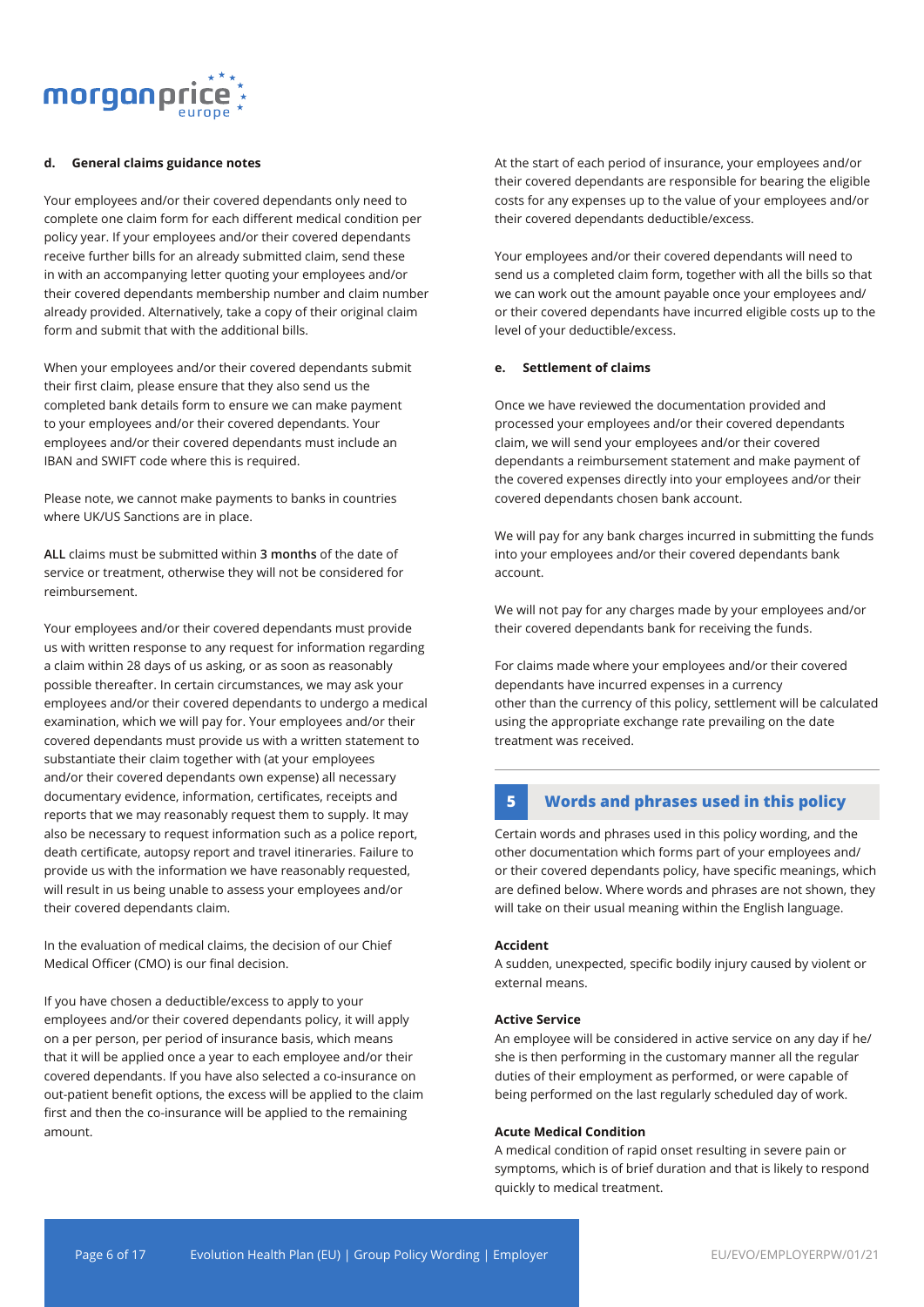

#### **Annual renewal date**

The day after the expiry date as shown on the certificate of insurance.

#### **Benefit schedule**

The detailed table of benefits included within the certificate of insurance, which sets out the benefits available to your employees and/or their covered dependants under this policy, in line with the chosen level of cover.

#### **Birth defect**

A deformity or medical condition, which is caused during pregnancy and/or childbirth.

#### **Bodily injury**

An identifiable physical injury that directly results from an accident.

#### **Cancer**

Any malignant tumour positively diagnosed with histological confirmation and characterised by the uncontrolled growth of malignant cells and invasion of tissue. The term malignant tumour includes leukaemia, lymphoma and sarcoma.

#### **Certificate of insurance**

The document issued to you, which shows the name of the policyholder, together with your insured employees and/or their covered dependants, selected geographical area, selected currency, level of cover, period of insurance, inception and expiry date, name of the Insurer, any special terms, conditions and exclusions and the detailed benefit schedule, which apply to this policy.

### **Chronic medical condition**

A medical condition, which has two or more of the following characteristics:

- It has no known recognised cure;
- It continues indefinitely;
- It has come back;
- It is permanent;
- Requires palliative treatment;
- Requires long-term monitoring, consultations, check-ups, examinations or tests;
- Your employees and/or their covered dependants need to be rehabilitated or specially trained to cope with it.

#### **Claim**

The total cost of treating a single medical condition or bodily injury.

#### **Close relative**

Spouse or partner (of the same or opposite sex), mother, father, mother-in-law, father-in-law, stepmother, stepfather, legal guardian, daughter, son, daughter-in-law, son-in-law, (including legally adopted son or daughter), stepchild, sister, brother, sisterin-law, brother-in-law, grandparents or grandchildren of your employees and/or their covered dependants.

#### **Co-insurance**

The percentage of eligible costs, which your employees and/or their covered dependants are responsible for paying.

#### **Complications of pregnancy and childbirth**

For the purposes of this policy, complications of pregnancy and childbirth shall only be deemed to include the following: toxaemia, gestational hypertension, pre-eclampsia, ectopic pregnancy, hydatidiform mole, ante and post partum haemorrhage, retained placenta membrane, stillbirths, miscarriage, medically necessary caesarean sections and medically necessary abortions.

#### **Confinement to home**

When an illness or injury restricts the ability of your employees and/or their covered dependants to leave their home, except with the assistance of another individual and the aid of a supportive device (such as crutches, a cane, a wheelchair or a walker). Any medically necessary absence from your employees and/or their covered dependants home shall not disqualify them from being considered to be confined to home.

#### **Congenital condition**

A medical condition or abnormality that is present at birth.

#### **Consultant**

A surgeon, anaesthetist or physician who is legally qualified to practice medicine or surgery following attendance at a recognised medical school, and is recognised as having a specialist qualification in the field or expertise in the treatment of the disease, illness or injury being treated.

#### **Country of residence**

The country where the employees and/or their covered dependants covered by this policy have primary residence, and in which they normally live or spend most of their time each policy year.

#### **Critical medical condition**

A situation where your employees and/or their covered dependants are suffering a medical condition, which in the opinion of our Chief Medical Officer (CMO) and in consultation with the local treating doctor, requires immediate evacuation to an appropriate medical facility.

#### **Day-patient**

Medical treatment provided in a hospital where your employees and/or their covered dependants require a period of recovery in a hospital bed, but do not need to stay overnight.

#### **Deductible/excess**

The amount of money stated on the certificate of insurance, which is payable by you. If you have chosen a deductible/excess to apply to this policy, it will apply on a per person, per policy year basis, which means it will be applied once a year to your employees and/or their covered dependants. At the start of each period of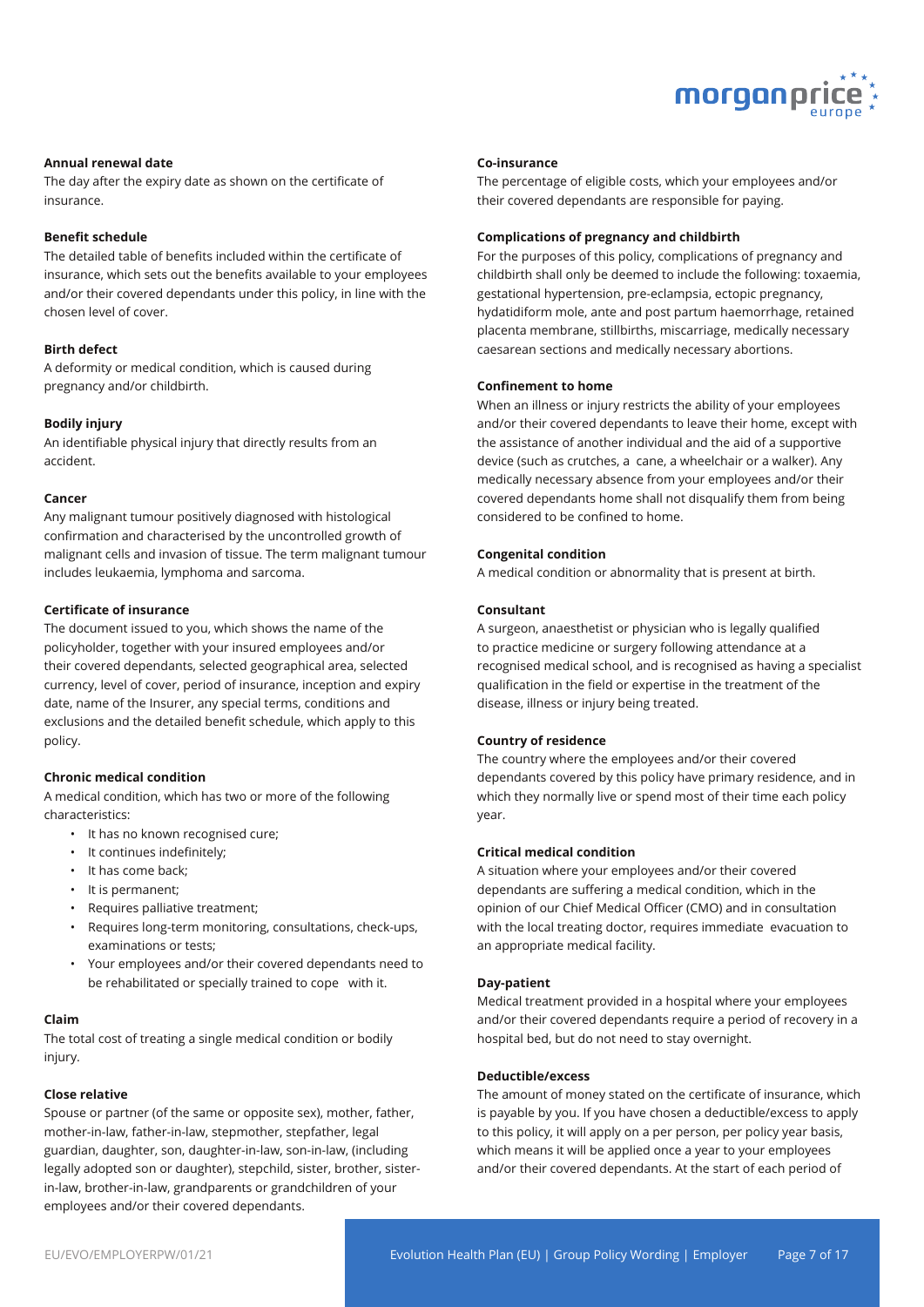

insurance, your employees and/or their covered dependants are responsible for bearing the eligible costs for any expenses up to the value of the deductible/excess.

#### **Dependant**

Your employees:

- Legal spouse or partner of the same or opposite sex; • Child, step-child or legally adopted child provided that
- he/she is under age 19 and unmarried (or under age 25, unmarried and in full-time further education) on the date first included under this policy or at any subsequent annual renewal date.

#### **Eligible costs**

Charges, fees and expenses for all the items of benefits as displayed on the detailed table of benefits attached to the certificate of insurance.

#### **Emergency dental treatment**

Dental treatment necessary as a result of an accident caused by an extra-oral impact, received within 48 hours from the date and time of the accident, for the immediate relief of pain caused by natural teeth being lost or damaged.

#### **Emergency treatment**

Medical treatment given to evaluate and treat an acute medical condition, whether resulting from an accident or sudden onset of an illness, where it is reasonable for your employees and/or their covered dependants to believe the symptoms of their condition are of such severity in nature, that failure to seek immediate medical treatment could result in either placing your employees and/or their covered dependants health in serious jeopardy or causing impairment of bodily function.

#### **Emergency medical transfer or evacuation**

Medically necessary emergency transportation and medical care approved by us when the facilities in the place of incident are not able to provide the care required. This includes medical care during the process of transporting your employees and/or their covered dependants, when suffering from a critical medical condition, to the nearest suitable hospital that can provide the necessary treatment.

#### **Employee**

A person who is in active service on a full-time basis with you or on contract employment. It does not mean a person in casual employment. This may include a sole proprietor, or partner or director.

#### **Employer**

The employer of the person(s) to be covered by the group policy, or in the case of a non-employee group policy accepted by us, the sponsoring organisation through which the policy offered, effected and administered, and to which the group certificate is issued.

#### **Expiry date**

The date on which all insurance cover under this policy ends.

#### **External prosthesis**

An external device (i.e. artificial limbs) that substitutes or supplements a missing or defective part of the body.

#### **Geographical area**

One of the four different areas as shown in the certificate of insurance, which comprise of the following countries:

**Area 1:** Albania, Andorra, Austria, Belarus, Belgium, Bosnia Herzegovina, Bulgaria, Channel Islands, Croatia, Cyprus, Czech Republic, Denmark, Estonia, Finland, France, Germany, Gibraltar, Greece, Greenland, Hungary, Iceland, Ireland, all islands of the Mediterranean, Isle of Man, Italy, Latvia, Liechtenstein, Lithuania, Luxembourg, Macedonia, Madeira, Malta, Moldova, Monaco, Montenegro, Netherlands, Norway, Poland, Portugal, Romania, Russia (West of the Urals), Serbia, Slovakia, Slovenia, Spain, Sweden, Switzerland, Turkey, Ukraine, United Kingdom and Vatican State.

**Area 2:** Worldwide excluding China, Hong Kong, Singapore and United States of America.

**Area 3:** Worldwide excluding United States of America.

**Area 4:** Worldwide.

#### **Group Certificate**

The certificate of insurance issued to you, the employer, who is named on the Group Application Form (EU), which forms part of the contract of insurance between the Insurer and the employer.

#### **Home country**

The country for which your employees and/or their covered dependants hold a current passport. Where they hold dual nationality, the home country will be the one stated on the application form completed at the start date of this policy.

#### **Hospice**

A facility that specialises in the care of people who are terminally ill with special concern for death with dignity.

#### **Hospital**

Any facility under the constant supervision of a resident physician, which is legally licensed as a medical or surgical hospital in the country where it is located.

#### **Illness**

Any sickness, disease, disorder or alteration in an your employees and/or their covered dependants state of health diagnosed by a physician.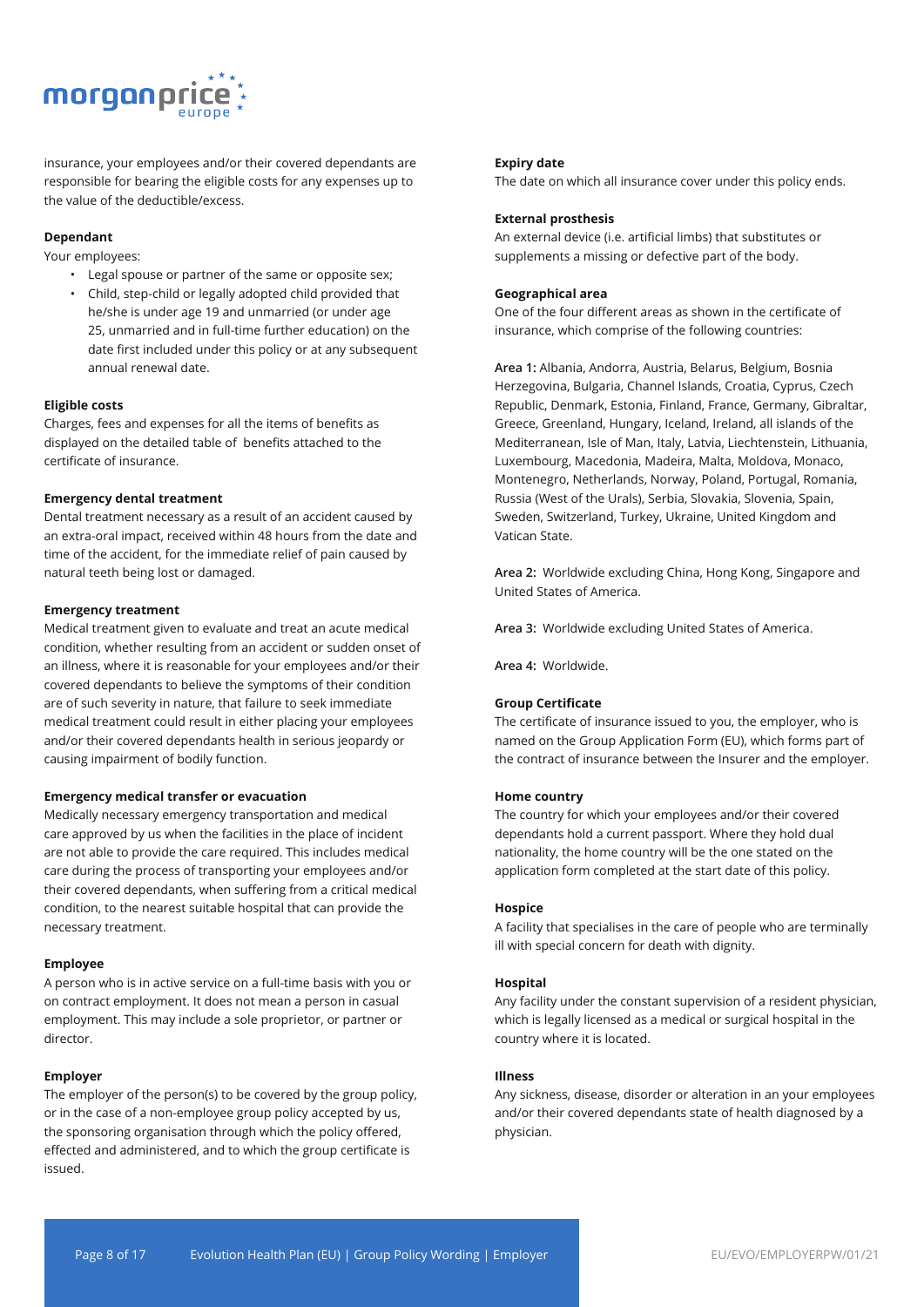

#### **In-patient**

Medical treatment provided in a hospital where your employees and/or their covered dependants is admitted and, out of medical necessity, occupy a bed for one or more nights, but not exceeding 12 months in total, for any one medical condition.

#### **Insured Person/You/Your/Yourself**

Your employees and/or their covered dependants shown on the certificate of insurance.

#### **Insurer**

Elmo Insurance Ltd.

#### **Level of cover**

One of the five different levels of cover available under the Evolution Health Plan (EU) as shown on the certificate of insurance, which will be one of the following:

- **Standard**
- **Standard Plus**
- **Comprehensive**
- **Premium**
- **Elite**

#### **Lifetime limit**

The maximum amount of money we will pay, during the lifetime of this policy, in respect of benefits marked with a lifetime limit on the benefit schedule attached to the certificate of insurance.

#### **Local ambulance services**

Provision of ambulance to transport your employees and/or their covered dependants to hospital in a medical emergency.

#### **Medical condition**

Any disease or illness (including psychiatric illnesses), not otherwise excluded by this policy.

#### **Medical treatment**

The provision of recognised medical and surgical procedures and healthcare services, which are administered on the order of, and under the direction of a physician, for the purposes of curing a medical condition, bodily injury or illness or to provide relief of a chronic medical condition.

#### **Medical Practitioner**

A person who is legally qualified in medical practice following attendance at a recognised medical training facility to provide medical treatment, and who is licensed in the country where the treatment is received.

#### **Membership listing**

The schedule that details your employees and/or their covered dependants who are covered under the Group Evolution Health Plan (EU). You must provide us with full names, date of birth, nationalities and country of residence for your employees and/or their covered dependants who will be included in the Group plan.

#### **Newborn**

A baby who is within the first 16 weeks of its life following birth.

#### **Nurse**

A registered nurse who has graduated from a nursing program and met the requirements outlined by a country, state, province or similar licensing body to obtain a nursing license, and delivers clinical treatment alongside doctors and other healthcare professionals.

#### **Organ implantation**

Medical treatment undertaken to perform the implantation of the following natural human organs: kidney, liver, heart, lung, stem cell, bone marrow and skin grafts (where medically necessary and not for cosmetic purposes).

#### **Out-patient**

Medical treatment provided to your employees and/or their covered dependants by, or on the recommendation of a physician, which does not involve an admission to hospital either on an inpatient or day-patient basis.

#### **Overall maximum benefit**

The maximum amount of costs that will be paid to, or a payment made, on behalf of your employees and/or their covered dependants during each period of insurance.

#### **Palliative treatment**

Treatment where the primary purpose is only to offer temporary relief of symptoms, rather than to cure the medical condition causing the symptoms.

#### **Period of insurance**

The period of time as shown on the certificate of insurance during which this policy is effective, subject to payment of the required premium.

#### **Physician**

A legally licensed medical/dental practitioner who is authorised by the appropriate governing authorities to practice medicine in the country where treatment is provided.

#### **Physiotherapy**

Medical treatment provided by a licensed and qualified physiotherapist. Physiotherapy does not include ante-natal and maternity exercises, manual therapy, sports massage or occupational therapy.

#### **Plan type**

The name of the level of benefits that applies as detailed on the certificate of insurance.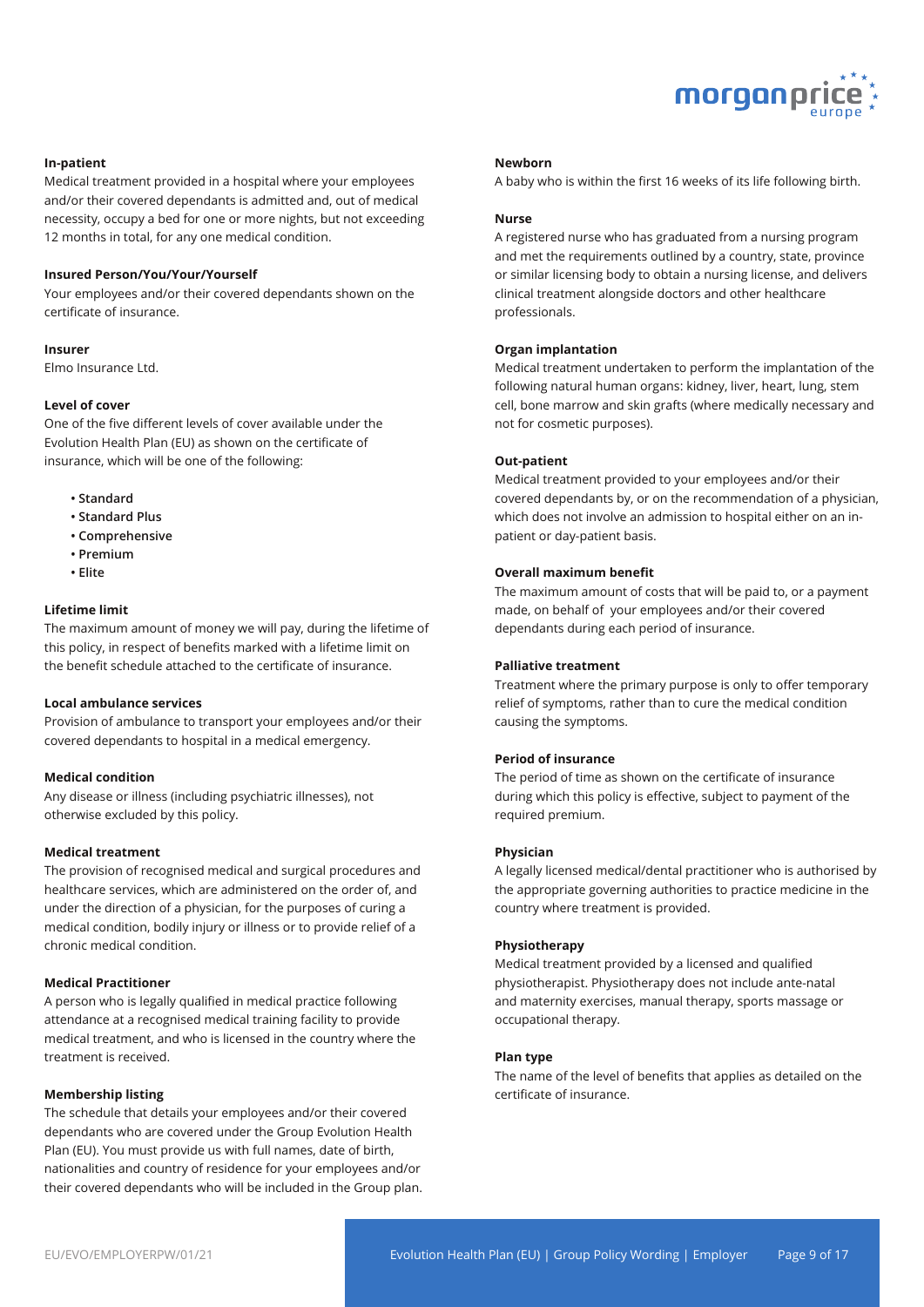

#### **Policyholder**

The employer who subscribes to this policy, on behalf of their employees and/or their covered dependants, who is responsible for paying the premium and ensuring that the policy terms and conditions are adhered to.

#### **Pre-authorisation**

The process whereby your employees and/or their covered dependants seek approval from us prior to undertaking treatment or incurring costs.

#### **Pre-existing medical condition**

Any medical condition, psychological condition or 'related condition' for which your employees and/or their covered dependants have suffered any symptoms (whether investigated or not), consulted any medical practitioner for check-ups or monitoring of a condition, received follow-up examinations, medical treatment or advice, or been prescribed or taken medicine, including over the counter drugs, special diets, injections or physiotherapy, or was reasonably aware existed, in the 5-year period prior to your employees and/or their covered dependants start date. A 'related condition' is deemed to be any medical condition that is either an underlying cause of, or directly attributable to, the medical condition, subject to claim.

#### **Premature baby**

A baby born before the start of the 37<sup>th</sup> week of pregnancy.

#### **Prescription drugs**

Medications and drugs whose sale and use are legally restricted to the order of a physician. Drugs, medicines and other medicaments purchased 'over the counter' without a physician's prescription are not covered by this policy.

#### **Principal member**

The employer.

#### **Start date**

The date that insurance cover under this policy first starts for your employees and/or their covered dependants.

#### **Subrogation**

Our right to act as your employees and/or their covered dependants substitute to pursue any rights your employees and/ or their covered dependants may have against a third party, who is liable for a claim paid by us under this policy.

#### **Usual, Customary and Reasonable**

The charges that would typically be made for the treatment that your employees and/or their covered dependants receive in the location where treatment is received. If there is any dispute relating to usual, customary and reasonable, we will identify the amount typically charged by obtaining three quotations for the disputed treatment and we will settle costs based on an average of the three quotations.

#### **Waiting period**

The period during, which no benefit is payable for treatment costs when a waiting period is shown in the benefit schedule. Only costs incurred after the waiting period will be eligible for consideration.

#### **We/Us/Our**

Elmo Insurance Ltd, in conjunction with Morgan Price (Europe) ApS, who are responsible for administering this policy on behalf of the Insurer.

### **6 General exclusions**

The following exclusions apply to all benefits of this policy. Please note, any consequences resulting directly or indirectly from these exclusions are also excluded.

We will not pay claims for any of the following:

- 1. The first 25% of costs for any claims not pre-authorised, where required.
- 2. Any treatment costs that occur after the expiry date of this policy.
- 3. Any medical condition, psychological condition or 'related condition' for which your employees and/or their covered dependants have suffered any symptoms (whether investigated or not), consulted any medical practitioner for check-ups or monitoring of a condition, received followup examinations, medical treatment or advice, or been prescribed or taken medicine, including over the counter drugs, special diets, injections or physiotherapy, or was reasonably aware existed, in the 5-year period prior to the start date. A 'related condition' is deemed to be any medical condition that is either an underlying cause of, or directly attributable to, the medical condition, subject to claim.
- 4. Medical treatment for alcoholism, drug and substance abuse/dependency. This includes treatment for being under the influence and/or suffering from the effects of alcohol, intoxicants, drugs or narcotics.
- 5. Medical treatment for any addictive and/or compulsive disorder.
- 6. Deliberate self-inflicted injury, needless self-exposure to peril (except in an attempt to save human life), suicide, attempted suicide or self-harm.
- 7. Dietary supplements, nutritional supplements, body-building supplements and substances, fibre, fatty acids, amino acids, vitamins, minerals and organic substances regardless as to whether prescribed by a physician, except as provided for under item 3H - Complementary Therapies and 2 Cancer Care Benefit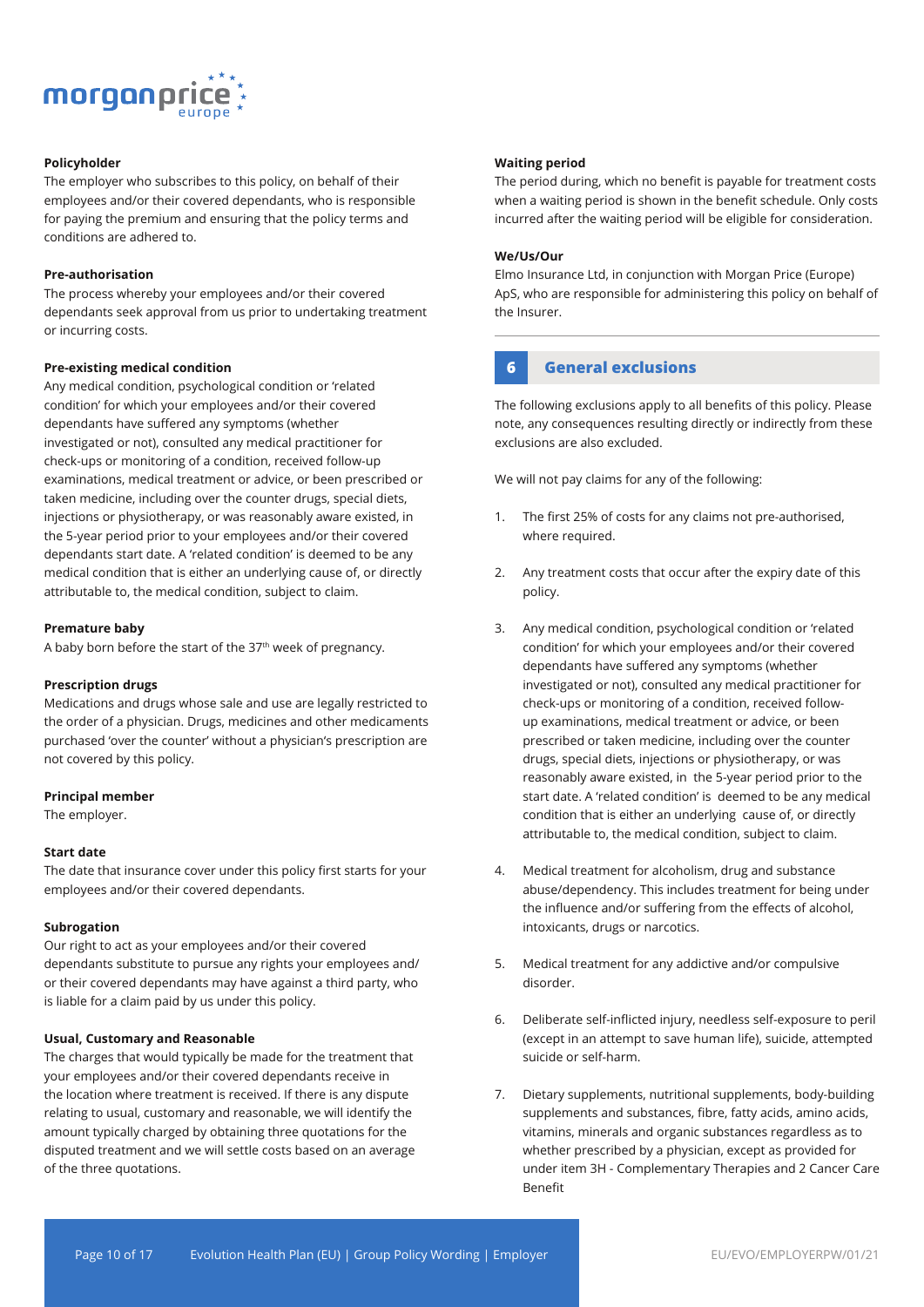

- 8. Contraception, sterilisations or its reversal (including vasectomy), fertilisation, impotence, venereal disease (including testing), sexually transmitted diseases, gender reassignment or any other form of sexual related condition.
- 9. Medical treatment for any form of assisted reproduction (including in vitro fertilisation) and its consequences, including any resulting pregnancy and childbirth, or complications of the assisted reproduction treatment, or complications of any resulting pregnancy and childbirth.
- 10. Any act that is fraudulent, illegal, criminal, deliberately careless or reckless on your employees and/or their covered dependants part.
- 11. Any claim arising in the course of travel undertaken against medical advice or where your employees and/or their covered dependants could have reasonably foreseen a medical condition would arise.
- 12. Any claims arising from air travel where your employee and/ or their covered dependant is more than 28 weeks pregnant.
- 13. Costs associated with medical treatment of a premature baby after the initial 2 months from date of birth.
- 14. Any claims arising from birth injuries or defects, congenital illness/abnormality, except where covered within the detailed benefit schedule under section 8, items A and B.
- 15. Medical treatment for Human Immunodeficiency Virus (HIV) or HIV related illness, including Acquired Immune Deficiency Syndrome (AIDS) or AIDS related complex (ARC) and any similar infections, illnesses, injuries or medical conditions arising from these conditions, except where covered on the benefit schedule under section 4, item B.
- 16. Any treatment which is experimental and/or unproven. We deem this to be any treatment not recognised scientifically by the official government control agency of the country where treatment is received.
- 17. Any treatment and/or use of drugs/medicines not licensed by the official government control agency of the country where treatment is received or not used in accordance with their licensed indications.
- 18. Drug therapy and/or treatment provided by a physician, who is unlicensed in the country treatment is received.
- 19. Routine or preventative medicines, vaccinations of any kind and general health check-ups, unless specifically covered by the selected plan type.
- 20. Cosmetic surgery, cosmetic treatments or remedial surgery, whether or not for psychological purposes, except when required as a direct result of an illness, injury or accident.
- 21. Any claims arising from weight loss, weight problems or eating disorders, including removal of fat or other surplus body tissue.
- 22. Any claims arising from snoring, insomnia, sleep apnoea or sleeping disorders, including sleep studies or corrective surgery.
- 23. Surgery (other than laser treatment surgery performed by an ophthalmic surgeon) to correct short or long sight, or any other eye defect, unless caused as a result of an accident or medical condition.
- 24. Stem cell transplants for any medical condition, apart from the treatment of cancer where it is pre-authorised.
- 25. Medical treatment performed by a physician who is a relative of your employees and/or their covered dependants, unless previously approved by us.
- 26. Claims arising from racing, other than on foot, and all professional sports (By professional we mean sports for which you and/or your covered dependants are paid to take part).

However, we reserve the right to load for or exclude hazardous activities that must be disclosed on the application form.

- 27. Any claim arising when your employees and/or their covered dependants are under military authority or are engaged in activities involving the use of firearms or physical combat or in an area of military conflict, except in connection with tourist trips made on a private basis during leave.
- 28. Any expenses relating to 'search and/or rescue' operations to find your employees and/or their covered dependants in mountains, at sea, in the desert, in the jungle and similar remote locations.
- 29. Any expenses relating to an air/sea rescue operation or an evacuation/transfer from any off-shore structure or ship.
- 30. Any expense not specifically stated in this policy as being insured and any expenses, which exceed the individual benefit limits or overall maximum benefit of the plan type.
- 31. Any expenses where no supporting documents are available.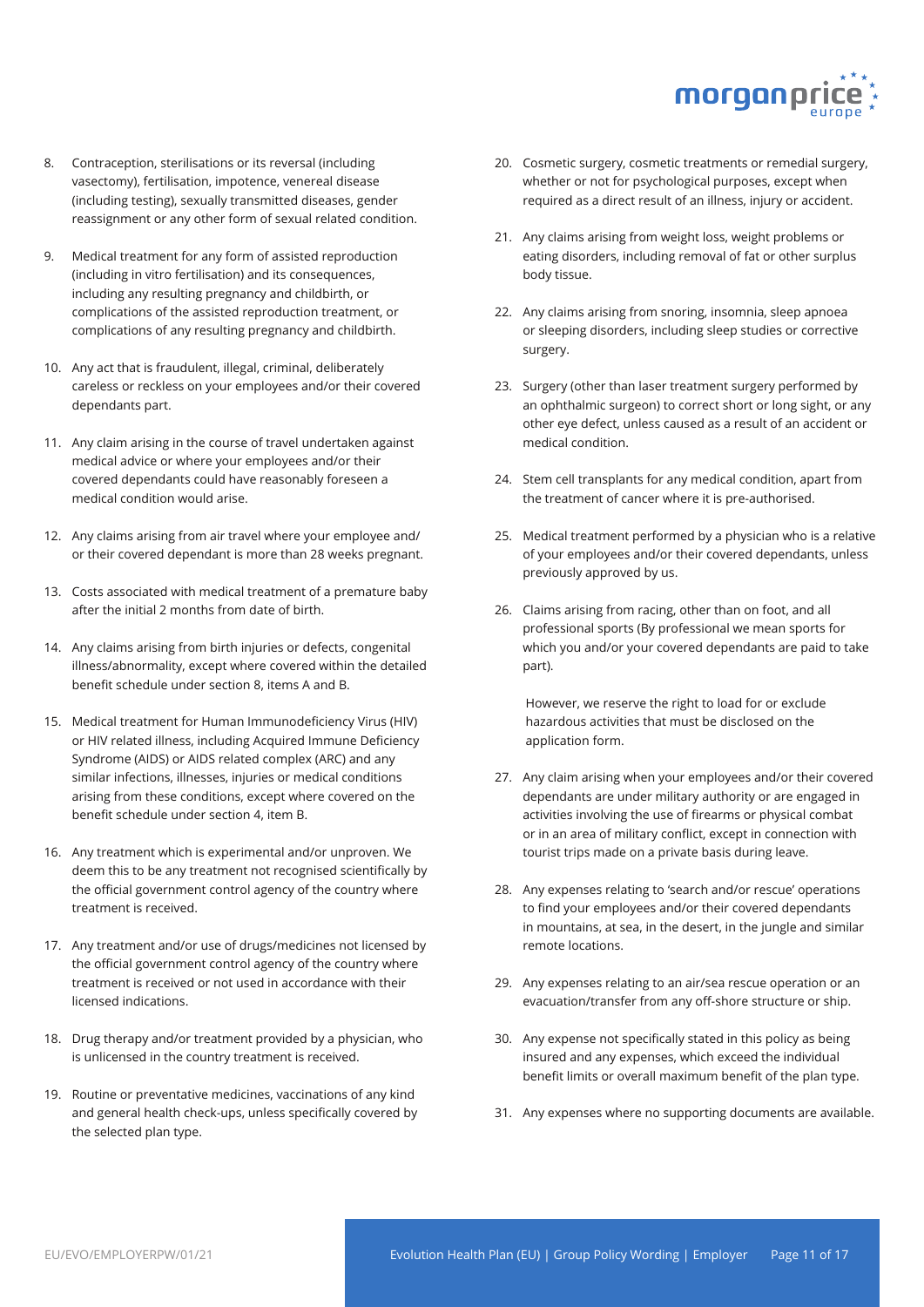

- 32. Any accounts, bills or invoices received by us more than 3 months after the date of treatment or the date the service was given.
- 33. Accommodation and medical treatment costs in a hospital where it has effectively become your employees and/or their covered dependants home, and where the admission is arranged wholly or partly for domestic reasons.
- 34. Accommodation and medical treatment costs in a nursing home, hydro spa, nature clinic, health farm, health spa, rest/ retirement/convalescent home or similar.
- 35. Medical treatment for learning difficulties, hyperactivity, attention deficit disorder, speech therapy, behavioural problems or development problems.
- 36. Any costs which are unnecessary, medically inappropriate or are over and above what is usual, customary and reasonable for the services provided. Usual, reasonable and customary will be for the area or country where treatment is received, not for the hospital itself.
- 37. Any claim in any way caused or contributed to, by the use or release or the threat thereof of any nuclear weapon or device, chemical or biological agent.
- 38. Any claims resulting from war, invasion, act of foreign enemy hostilities (whether war be declared or not), civil war, rebellion, revolution, insurrection, military or usurped power or, taking part in civil commotion or riot of any kind, except where injury is sustained as an innocent bystander.
- 39. Bodily injury or illness caused by an Act of Terrorism, except where such injury/illness is sustained as an innocent bystander, excluding any Act of Terrorism involving the use of nuclear weapons or devices, chemical or biological agents. For the purposes of this policy, an Act of Terrorism means an act, including but not limited to, the use of force or violence and/or the threat thereof, of any person or group(s) of persons whether acting alone or on behalf of or in connection with any organisation(s) or government(s), committed for political, religious, ideological or similar purposes or reasons including the intention to influence any government and/or to put the public or any section of the public, in fear.
- 40. Any expense which at the time of happening, is covered by any other existing insurance plan or state cover. If there is other cover in force, you must tell us when you first contact us.
- 41. Costs which your employees and/or their covered dependants would have otherwise had to pay in any event.
- 42. Any loss arising from the medical services in this policy, unless negligence on our part can be demonstrated.
- 43. Any costs incurred where your employees and/or their covered dependants have travelled to a country/area, which the Government or Embassy, of their home country, have advised against travelling to.
- 44. Medical treatment related to podiatry and/or chiropody, including, but not limited to, bunions and ingrown toenails.
- 45. If your employees and/or their covered dependants wear glasses or contact lenses prior to the start date of this policy, replacement spectacles, contact lenses or laser eye surgery are excluded from cover.
- 46. Cover for replacement of existing crowns, inlays, fillings, bridges or missing teeth prior to the start date of this policy are excluded. These are classified as pre-existing.
- 47. Claims arising from the use of e-cigarettes.
- 48. No cover is provided under this policy if general medical advice has not been followed.
- 49. Costs for the provision of medical reports or completion of claim forms or translations.
- 50. Any motorcycle accident where a crash helmet has not been worn, whether or not it is required by law in the country of claim.
- 51. Any 'over the counter' drugs or medicines available without a physicians prescription.
- 52. Please note, no cover is available for implantation of any other organ either of a natural or artificial nature.

## **7 General policy administration**

#### **a. Commencement of cover**

Your employees and/or their eligible dependants cover can start once we have accepted you and your employees and/or their eligible dependants application forms and the first premium payment has been received by us, including any applicable taxes.

Your employees and/or their eligible dependants start date will be shown on the certificate of insurance. Your employees and/or their eligible dependants start date must be within 30 days from the date the application forms were signed.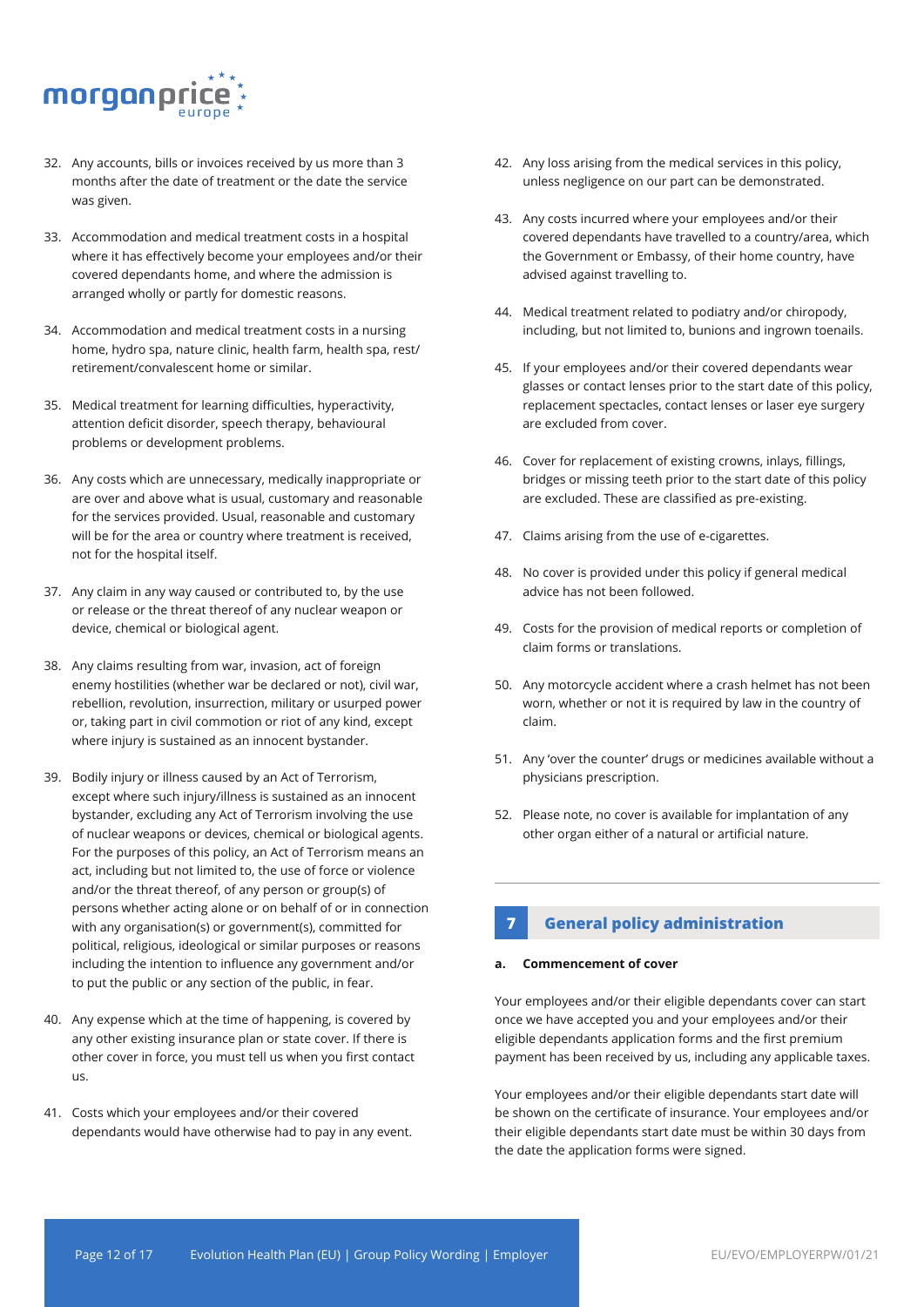

We will provide you with a PDF of certificate of insurance, any relevant endorsements, a benefit schedule and membership card(s), which includes details of the emergency claims contact details.

#### **b. Adding or removing your employees and/or their dependants**

Applications to add employees and/or their eligible dependants may be made at any time during the period of insurance, subject to payment of the required premium.

A healthy newborn child may be added to this policy from their date of birth, provided we received a completed application form from your employee and/or their covered dependant within 14 days of their date of birth. If your employee and/or their covered dependant notify us after this period, we will add the newborn child from the date we receive the completed application form, and not their date of birth. If the newborn has known medical conditions, these will need to be declared on an FMU application form and we will advise what cover we can offer.

Please note that submission of a claim under item 7 – Maternity Benefits, does not constitute formal notification for the newborn to be added to this policy. A completed application form is required.

If you wish to remove any of your employees and/or their covered dependants from this policy, you must make this request in writing. Removal will be made from the date that written notification is received.

#### **c. Maintaining cover**

Subject to satisfying any specific eligibility criteria and payment of the required premium, this policy will remain in force during the period of insurance and is renewable for successive 1-year periods at the prevailing terms, premium rates and benefits.

We will not cancel this policy because of either a deterioration in the health of your employees and/or their covered dependants or the number/value of claims your employees and/or their covered dependants make, unless we are prohibited by insurance law or legislation, or decide not to continue to underwrite this type of insurance in your employees and/or their covered dependants country of location.

If we decide to stop underwriting this policy, we shall give you as much notice as possible in writing prior to this policies next annual renewal date.

#### **d. Alterations to this policy**

We may change the premium rates, terms, conditions and benefits of this policy from time to time, but any such changes will not apply until the next annual renewal date first following the introduction of such changes.

No alteration or waiver of the terms, conditions and benefits of this policy shall be accepted unless it is in writing by one of our authorised company officials.

#### **e. Changing the plan type**

You may only apply to change the plan type at the annual renewal date of this policy. If we accept your application, we reserve the right to apply a variation in cover to any medical conditions, which pre-existed the date of such change.

You may change the geographical area during the period of insurance if your employees and/or their covered dependants relocate to a country of residence, which is located outside of the geographical area chosen at the start date or subsequent annual renewal date.

We reserve the right to apply a variation in cover to any medical conditions which pre-existed the date of such change.

#### **f. Policy duration and premium payment**

This is an annual contract, which is renewable each year, subject to the terms and conditions in force at the annual renewal date, and subject to payment of the applicable renewal premium.

All premiums are payable in advance of cover being provided under this policy. Premiums can be paid by bank transfer or by debit/credit card.

Premiums (and any applicable taxes) are payable monthly, quarterly, semi-annual or annually but this is an annual contract of insurance. If you elect to pay the premium in instalments, you will be charged an administration fee. You are still responsible for paying the entire annual premium, even if we have agreed you may pay by instalments. If we do agree you can pay by instalments then you must ensure the credit/debit card you supply is valid for the entire period of the policy year.

We reserve the right to withdraw frequency payment facilities and/or charge an administration fee for non-payment.

This policy will be cancelled if a payment date is missed, although we may subsequently reinstate cover if an outstanding payment is received within 30 days of its due date.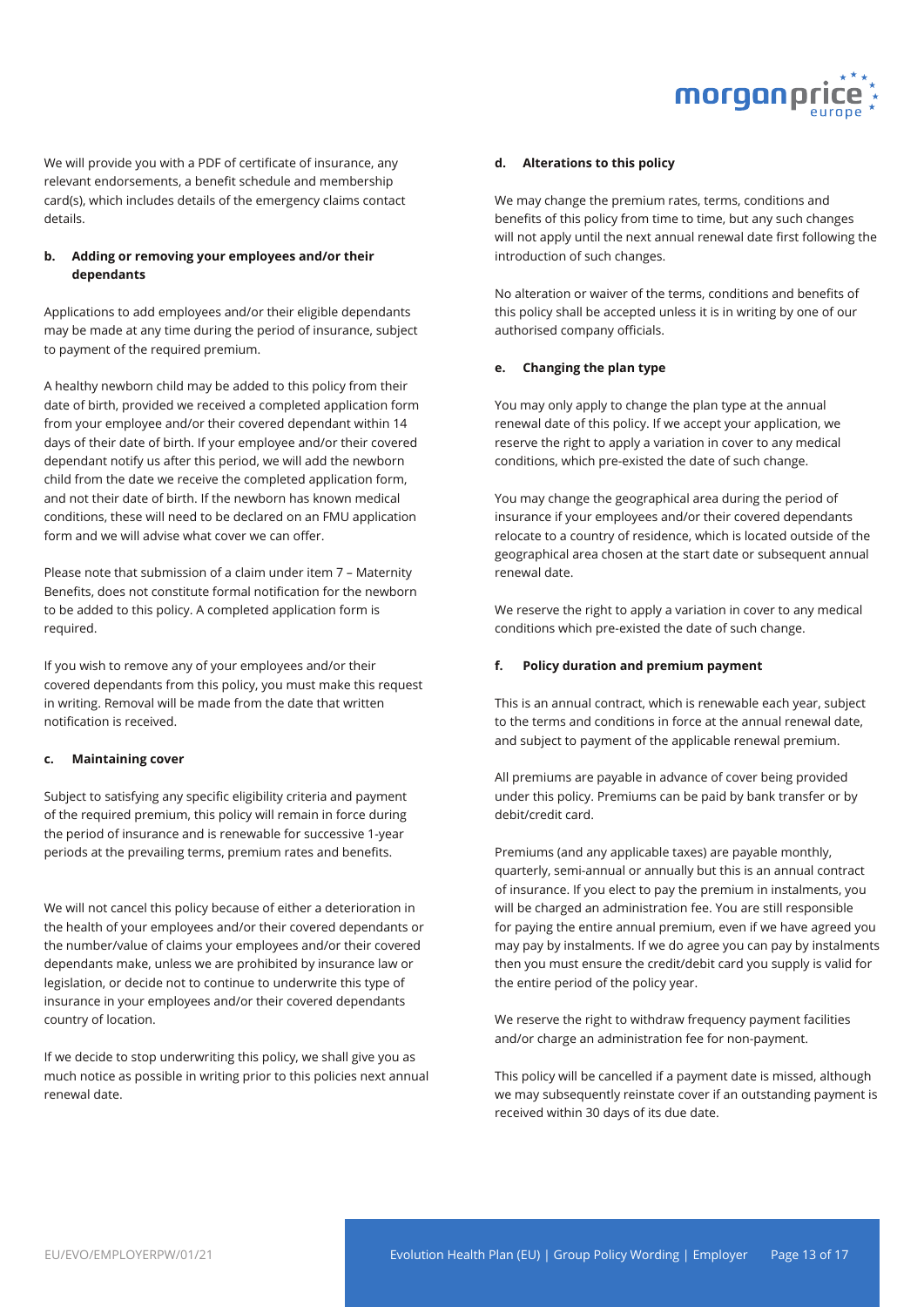

If we agree to reinstate cover, we reserve the right to apply revised underwriting terms to this policy.

If a premium is outstanding, any claims will be suspended and will not be settled until the outstanding premium is received by us.

If any premium is unpaid at the end of this 30-day period, we will cancel this policy from the date that the unpaid premium was due. Any outstanding premium will be deducted from the credit/debit card supplied.

Premiums are payable in the currency of this policy, which you elected at the start date of this policy.

We reserve the right to alter premiums at any time but if we do so, the new premiums will not be effective until your annual renewal date.

We reserve the right to alter the amount of Insurance Premium Tax (IPT), government levies or other taxes as and when they change by law, and to apply them at the next premium due date.

If having purchased this policy, you decide that it does not meet your requirements, please return the policy documents to us within 14 days of receipt, together with written cancellation instructions. Provided no claims have been paid and/or preauthorisation has been given, we will refund any premium that you have paid.

#### **g. Temporary return to home country**

For nationals of the United States of America, cover can remain in force for temporary return and visits to your employees and/or their covered dependants home country up to a maximum of 90 days in total during each period of insurance, provided that your employees and/or their covered dependants home country is included within their selected geographical area. Your employees and/or their covered dependants policy will automatically terminate after 90 consecutive days in the United States of America – refer to "Termination".

For nationals of all other countries worldwide, there is no restriction for temporary return and visits to your employees and/ or their covered dependants home country, provided their home country is included within your employees and/or their covered dependants selected geographical area.

Where your employees and/or their covered dependants home country falls outside of their selected geographical area, please refer to Item 11A – Emergency Out of Area Treatment.

#### **h. Cancelling this policy**

If you cancel this policy at any other time, you must give us 14 days notice in writing at the address shown on this policy documentation. We will cancel this policy from the date of receipt

of such instruction or from a future date. Under no circumstances will we back date any cancellation requested by you.

Once we have received your cancellation notification and provided no claims or pre-authorisations have been put in place in the current 12-month period of insurance, a pro-rata refund may be applicable. If a claim has been made, then no refund will be due and any outstanding instalment premiums remain payable.

If you cancel this policy, we reserve the right to charge an administration fee of £/€/\$30.

We will not cancel this policy because of eligible claims made by your employees and/or their covered dependants. We reserve the right to cancel this policy at any time if your employees and/or their covered dependants have:

- Misled us by misstatement or concealment or failed to answer any question about this policy honestly and fully; or
- Made or attempted to make a false or fraudulent claim or if any employee and/or their covered dependants uses any methods to try to make a fraudulent claim; or
- If you fail to pay the premium due.

#### **i. Termination**

This policy will automatically end in any of the following situations:

- Failure to pay the premium on the date due. At our absolute discretion, we may reinstate the cover if the outstanding premiums are paid to us in full, although we reserve the right to apply revised underwriting terms to this policy.
- Where your employees and/or their covered dependants have acted in a fraudulent manner or deliberately claimed benefit either directly or indirectly, to obtain unreasonable pecuniary advantage, which is to our detriment.
- For nationals of the United States of America only, 90 days after your employees and/or their covered dependants return to their home country. This 90-day period shall be reduced by the number of days that have already been spent on temporary return and visits to the United States of America during the period of insurance. If there are less than 90 days to run until the expiry date, then cover shall cease on the expiry date.

On termination of this policy for whatever reason, our liability will immediately cease.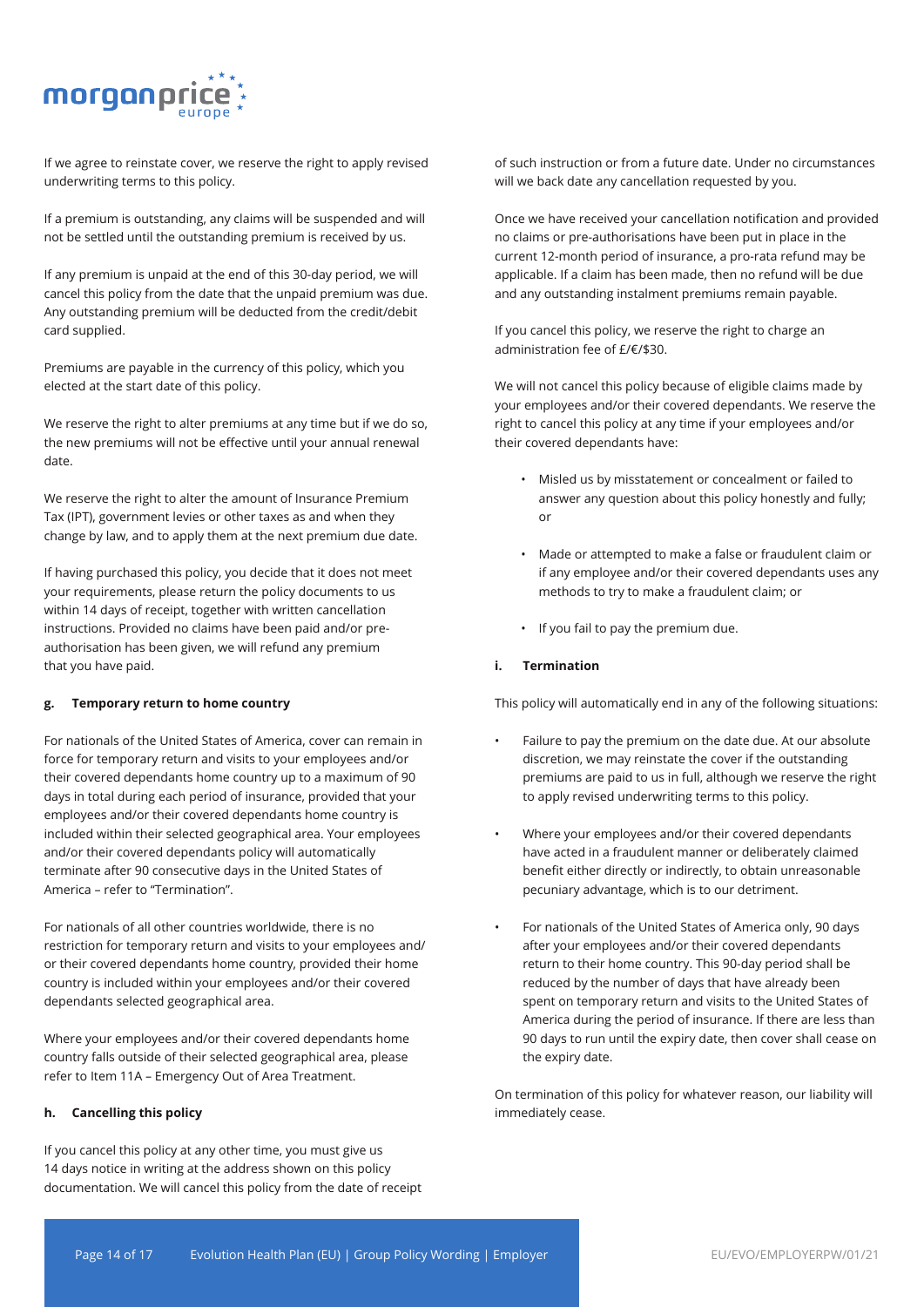

#### **j. Death of an employee and/or their covered dependants**

Should an employee and/or their covered dependant die during the period of insurance, any dependants who are insured can continue to be covered for the remainder of the period of insurance at your discretion.

#### **k. Other insurance**

If there is any other insurance covering any of the benefits that are provided under your employees and/or their covered dependants policy for which a claim is made, then your employees and/or their covered dependants must disclose this to us at the time of submitting the claim.

In these circumstances, we will not be liable to pay or contribute more than our proper rateable proportion.

If it transpires that your employees and/or their covered dependants have been paid for all or some of the claim costs by another source or insurance, we have the right to a refund from your employees and/or their covered dependants. We reserve the right to deduct such refund from your employees and/or their covered dependants from any impending or future claim settlements, or to cancel this policy from the start date or subsequent annual renewal date without a refund of premium.

#### **l. Subrogation**

If someone else is responsible, we may take court action in your employees and/or their covered dependants name to recover any claims we have paid. We will pay for the cost of taking this action and it will be for our benefit. Your employees and/or their covered dependants are not authorised to admit liability for any eventuality or give a promise of undertaking to anyone, which binds the Insured, an Insured Person(s), or Us.

#### **m. Help and intervention**

Our help and intervention depends upon, and is subject to, local availability and has to remain within the scope of national and international law and regulations. Our intervention depends upon us obtaining the necessary authorisations issued by the various competent authorities concerned.

#### **n. Compliance**

Your employees and/or their covered dependants full compliance with the terms and conditions of this policy is necessary before a claim will be paid.

#### **o. Governing law**

This contract of insurance shall be governed and construed in accordance with Maltese law unless we agree otherwise. The courts of Malta alone shall have exclusive jurisdiction in any dispute.

#### **8 How to make a complaint**

If you feel we have not provided the level of service you expected, please follow the procedures outlined below:

- We consider a complaint to be any oral or written expression of dissatisfaction from a customer to an employee of Morgan Price (Europe) ApS, in connection with the provision of, or failure to provide, a service to the customer.
- You can notify us by telephone, face-to-face or in writing.

**Complaints Department Morgan Price (Europe) ApS Nybrogade 18 3. 1203 Kobenhavn K Denmark**

#### **Email: info@morgan-price.eu**

**Tel: +44 (0) 1379 646730**

#### **How we deal with your complaint:**

- We will always respond in a courteous manner and we aim to resolve complaints within 3 business days following receipt (e.g. received Monday 10:00am, aim to resolve by Thursday 5:30pm).
- Occasionally, for more complex cases, we need additional time to investigate the concerns raised. In such cases, we aim to acknowledge the complaint within 5 business days, providing the name of the person dealing with it, as well as an indication of when to expect the matter to be concluded.
- If we cannot resolve the matter within 8 weeks we will write explaining why and point out the next steps available to you (i.e. referring your complaint to the Financial Ombudsman Service).
- If more than 8 weeks from the date of your complaint has passed and you have not received a final response, or you are dissatisfied with the final response you received (at any stage of the process), you can refer your complaint to the Financial Ombudsman Service (contact details are shown below).

#### **How we will respond to your complaint:**

- If we can resolve your complaint within 3 business days following receipt, you will be sent a summary resolution communication, which will confirm the matter has been resolved and details of the Financial Ombudsman Service.
- Where we have been unable to resolve the complaint within 8 weeks, we will write to you formally providing details of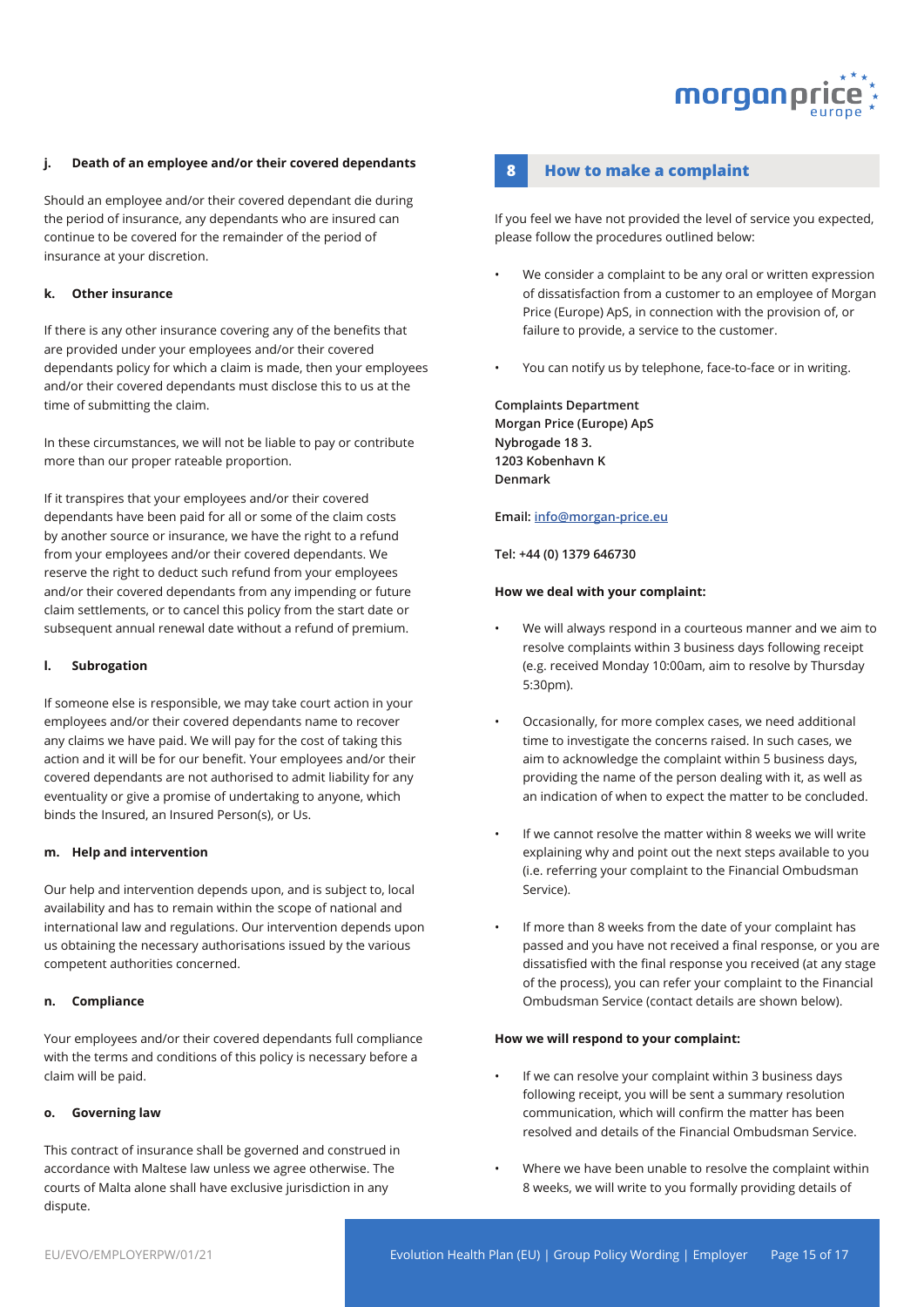

our investigation and outcome. This response will explain our position clearly and in plain language. The response will also detail your rights to refer your complaint to the Financial Ombudsman Service.

If we agree to pay any redress or compensation, we will do so promptly.

Where we have reasonable grounds to be satisfied that another firm is solely or jointly responsible for the issues raised, the complaint will be referred to them promptly on your behalf. We will inform you of the referral, provide their contact details and follow the matter up with them to make sure your concerns are properly addressed.

#### **What to do if you remain dissatisfied with our final response:**

Having received our final response, if you remain dissatisfied you may be entitled to refer your complaint to The Insurance Complaints Board. There is a complaint fee of DKK 200.

Visit their website at www.ankerforsikring.dk

Tlf: 33 15 89 00 (from 10am - 1pm)

Your complaint must be submitted in writing using the form which can be downloaded from their website: https://ankeforsikring.dk/ Sider/english.aspx

If the insurance contract has been concluded online, the complainant may also use the European Commission's platform for Online Dispute Resolution (ODR) using the following link: http://ec.europa.eu/consumers/odr/

#### **For all other complaints, please contact:**

**Elmo Insurance Ltd Abate Rigord Street Ta'Xbiex XBX 1111 Malta**

#### **Email: complaints@elmoinsurance.com**

Your complaint will be acknowledged, and a response sent to you within the maximum period of 15 business days.

If you remain dissatisfied with your response to the complaint, please refer to:

**The Office of the Arbiter for Financial Services First Floor St. Calcedonius Street Floriana FRM 5130 Malta**

#### **Telephone: +356 2124 9245**

A complaints form can be downloaded from here: www.financialarbiter.org.mt

#### **Protection and Compensation Fund**

Limited compensation may be available in terms of the Maltese Protection and Compensation Fund Regulations, 2003 if Elmo Insurance Ltd becomes insolvent or is unable to meet its obligations under this policy.